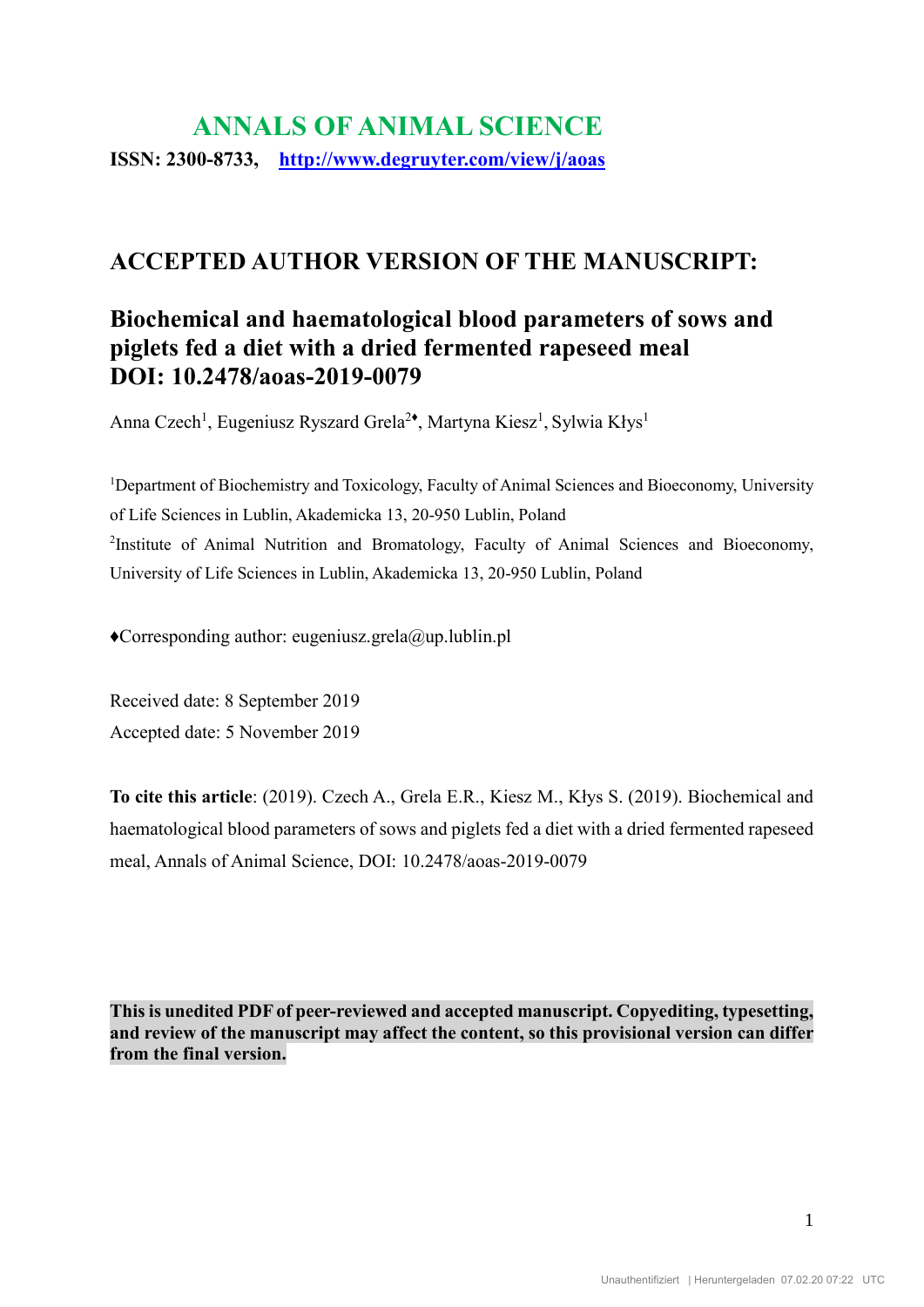# **Biochemical and haematological blood parameters of sows and piglets fed a diet with a dried fermented rapeseed meal**

Anna Czech<sup>1</sup>, Eugeniusz Ryszard Grela<sup>2</sup>, Martyna Kiesz<sup>1</sup>, Sylwia Kłys<sup>1</sup>

<sup>1</sup>Department of Biochemistry and Toxicology, Faculty of Animal Sciences and Bioeconomy,

University of Life Sciences in Lublin, Akademicka 13, 20-950 Lublin, Poland

<sup>2</sup>Institute of Animal Nutrition and Bromatology, Faculty of Animal Sciences and

Bioeconomy, University of Life Sciences in Lublin, Akademicka 13, 20-950 Lublin, Poland

♦Corresponding author: eugeniusz.grela@up.lublin.pl

**Source of research financing -** statutory activity.

**Abbreviated title:** Blood parameters of sows and piglets fed fermented rapeseed meal

### **Abstract**

**Animal health and welfare can be assessed using biochemical and haematological markers of the blood. The values of these parameters depend in part on the quantity and quality of feed ingredients, i.e. feed protein and feed additives. The aim of the study was to determine the effect of including fermented rapeseed meal (FRSM) in dry feeding system on haematological and biochemical blood parameters of sows and piglets. The experimental material comprised 30 primiparous gilts and 30 multiparous sows after their second lactation. They were randomly divided into two groups of equal size – control and experimental. The animals in control groups C<sup>G</sup> (15 gilts) and C<sup>S</sup> (15 sows) received a standard diet for pregnant or lactating sows, depending on the reproductive period.**  Experimental groups E<sub>G</sub> and E<sub>S</sub> were 15 gilts and 15 multiparous sows, respectively, **receiving feed with a 4% share of FRSM in place of soybean meal up to 100 d of gestation. In addition, from 100 d of gestation to 7 d of lactation, the sows in these groups received feed with a 9% share of FRSM, and then again a diet with a 4% share of FRSM until the end of lactation. Blood samples were taken from 6 animals from each group in two periods: at 100 days of pregnancy (late pregnancy) and at 27 days of lactation (late**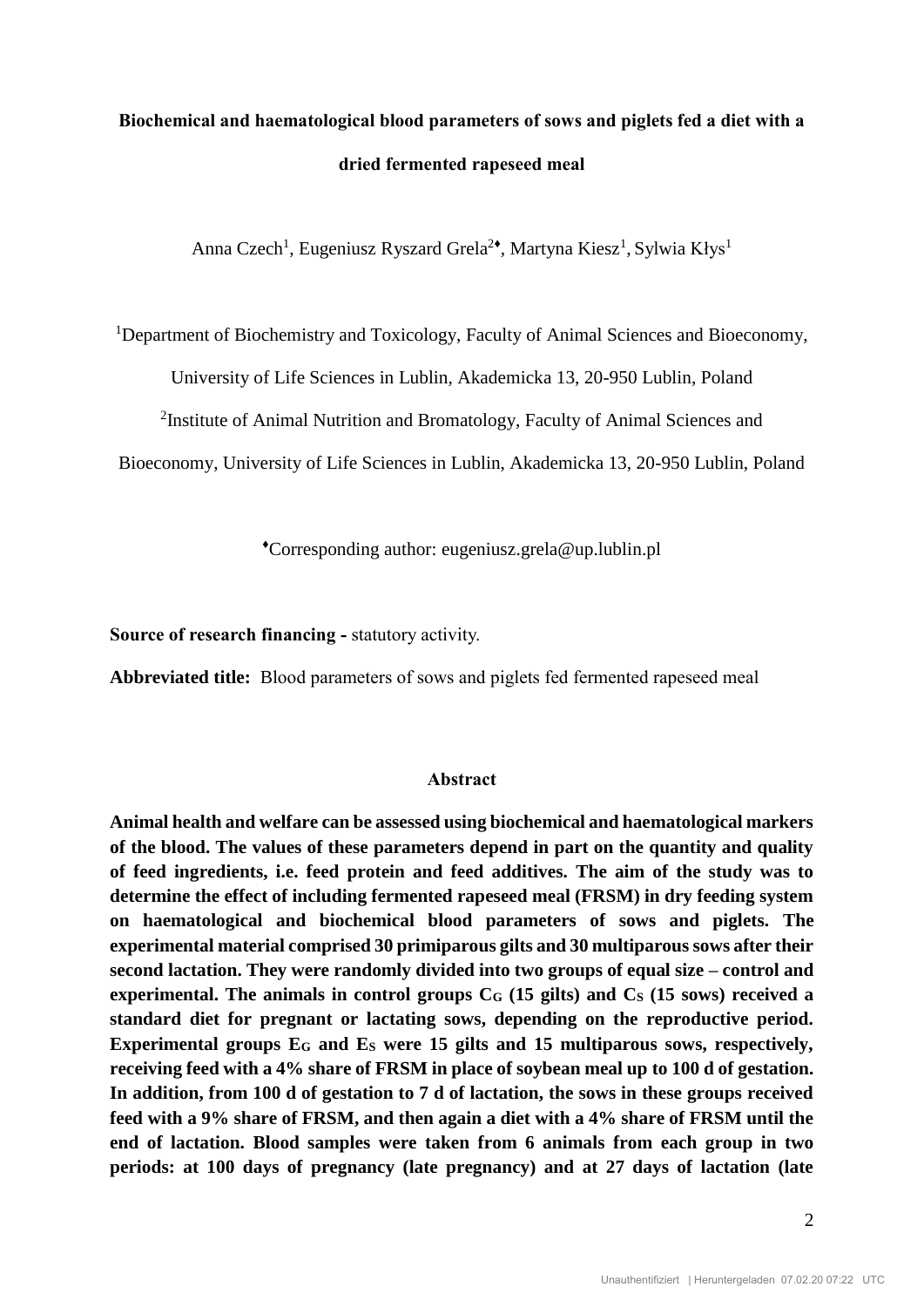**lactation). Blood from piglets was taken at 27 days of age (before weaning), from two piglets from each sow (one gilt and one barrow), taking into account the average body weight in the litter. Haematological parameters: Ht, Hb and RBC were determined in whole blood. The plasma content of minerals, activity of selected enzymes and biochemical parameters of sows, gilts and piglets were determined. The diet containing fermented rapeseed meal, fed to pregnant and lactating sows, increased the level of Ht and Hb and RBC content and mineral content (phosphorus, calcium and iron) in the plasma. This effect was mainly observed in primiparous sows. The inclusion of FRSM in the diet of sows reduced the plasma content of total cholesterol and triacylglycerols in sows and piglets, as well as liver enzyme activity, particularly AST in piglets. The use of fermented rapeseed meal in sow diet resulted in better use of mineral compounds, improvement of production effects and health parameters of sow and piglet blood.**

#### **Key words: sows, piglets, fermentation, fermented rapeseed meal, blood**

Determination of biochemical and haematological blood parameters is one means of assessing animal health and welfare (Marco-Ramell et al., 2016). The values of these parameters depend in part on the quantity and quality of feed ingredients. The basic protein components of pig feed are soybean meal, rapeseed meal and leguminous seeds. In preparing diets for monogastric livestock, attempts are made to find GMO-free protein feedstuffs (Florou-Paneri et al., 2014). One of these can be rapeseed extraction meal. However, its use in feeding pigs is limited by the presence of many anti-nutritional factors (ANFs), such as glucosinolates, phytates or tannins (Dingyuan and Jianjun 2007; Gu et al., 2010). These compounds can impair nutrient absorption, induce metabolic disorders, and modify endocrine or reproductive functions (Choct et al., 2010; Woyengo et al., 2017). Monogastric animals are susceptible to the adverse effects of these substances (Gu et al., 2010; Nega, 2018). Therefore, efforts are made to reduce ANFs in compound feeds, or even eliminate them altogether, by cultivating new varieties or through technological treatments. One way to reduce ANFs in rapeseed meal is to subject it to the action of microbes (fermentation) whose enzymes can effectively hydrolyse proteins and break down anti-nutrients (Canibe and Jensen, 2012). In addition, fermentation, by causing cell wall degradation, reduces the level of non-starch sugars and induces synthesis of various bioactive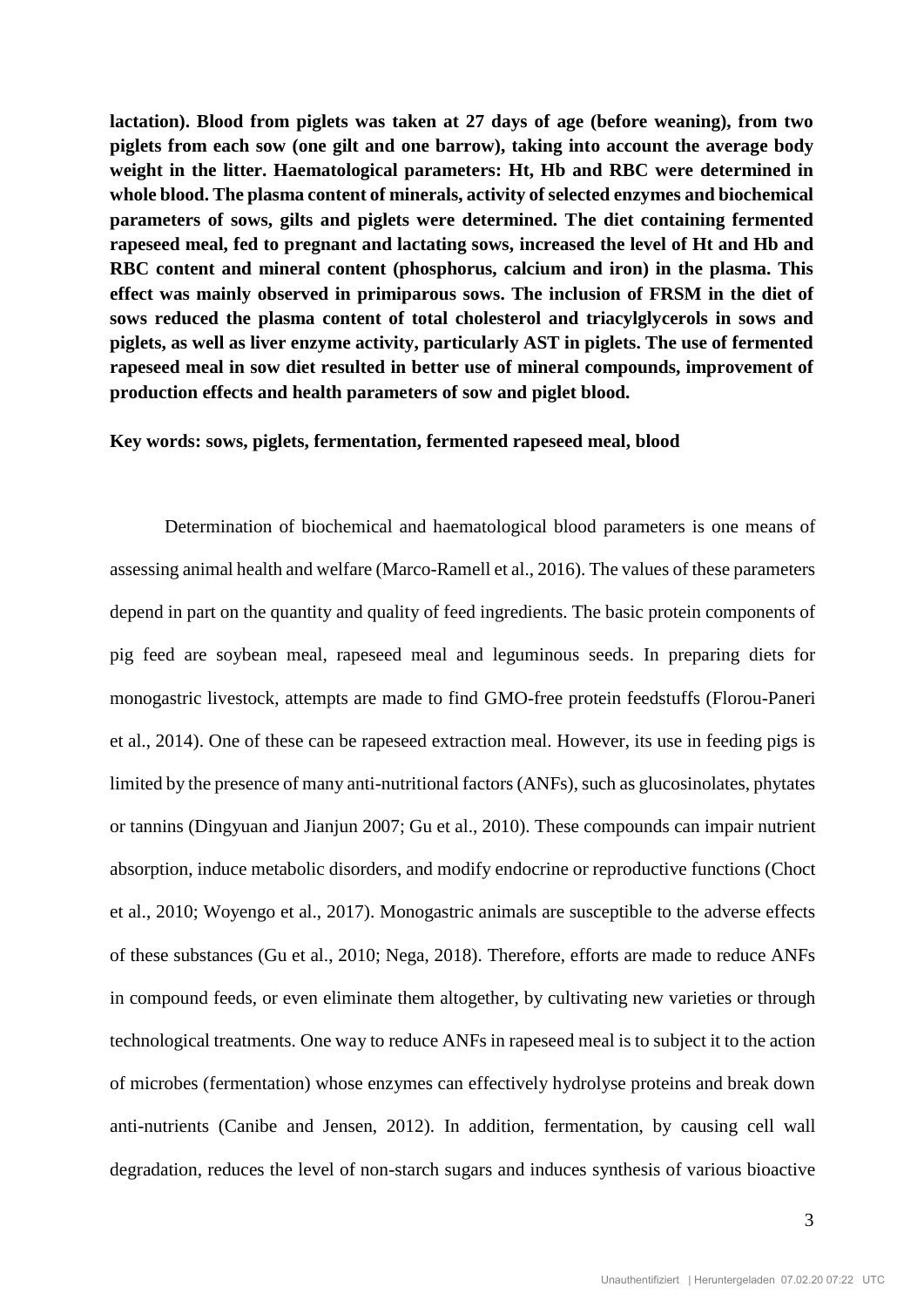compounds, such as enzymes, organic acids and bacteriocins (El-Batal and Abdel Karem, 2001; Vig and Walia, 2001; Hu et al., 2010; Shi et al., 2015; Chi and Cho, 2016; Su et al., 2018). Enteric pathogens are also reduced during fermentation, which improves the safety of feed and food (Canibe and Jensen, 2012; Cheng et al., 2019).

The feed fermentation process has previously been used in preparing liquid diets (Canibe et al., 2007; Canibe and Jensen, 2012; Missotten et al., 2015). In recent years, attention has been drawn to the use of fermented feedstuffs in dry feed (Navarro et al., 2017). This applies in particular to rapeseed extraction meal, although there are also reports of fermentation of the seeds of pulses: lupine, peas, or soybean meal (Nega, 2018). Thus far there are only a few studies, carried out mainly on poultry and pigs, which indicate that it can be used to replace some portion of GMO and non-GMO soybean meal (Chiang et al., 2010; Fazhi et al., 2011).

Fermented feeds, owing to the presence of lactic acid, other short-chain organic acids, and probiotic bacteria, as well as degradation of phytate complexes, improve the absorption of amino acids and minerals, including phosphorus, calcium, zinc, copper and iron. This can modify metabolic processes in the body, including the haematological, biochemical and mineral profile of the blood (Kim et al., 2007; Shi et al., 2016). Fermented rapeseed meal improves production efficiency by increasing the overall use of nutrients, including minerals (Grela et al. 2019), and therefore a change in the hematological, biochemical and mineral profile of the blood can be expected.

The aim of the study was to determine the effect of including fermented rapeseed meal in dry feeding system on haematological and biochemical blood parameters of sows and piglets.

#### **Material and methods**

The experimental procedures used throughout this study were approved by the II Local Ethics Committee on Animal Experimentation of University of Life Sciences in Lublin, Poland, (Resolution No. 21/2016).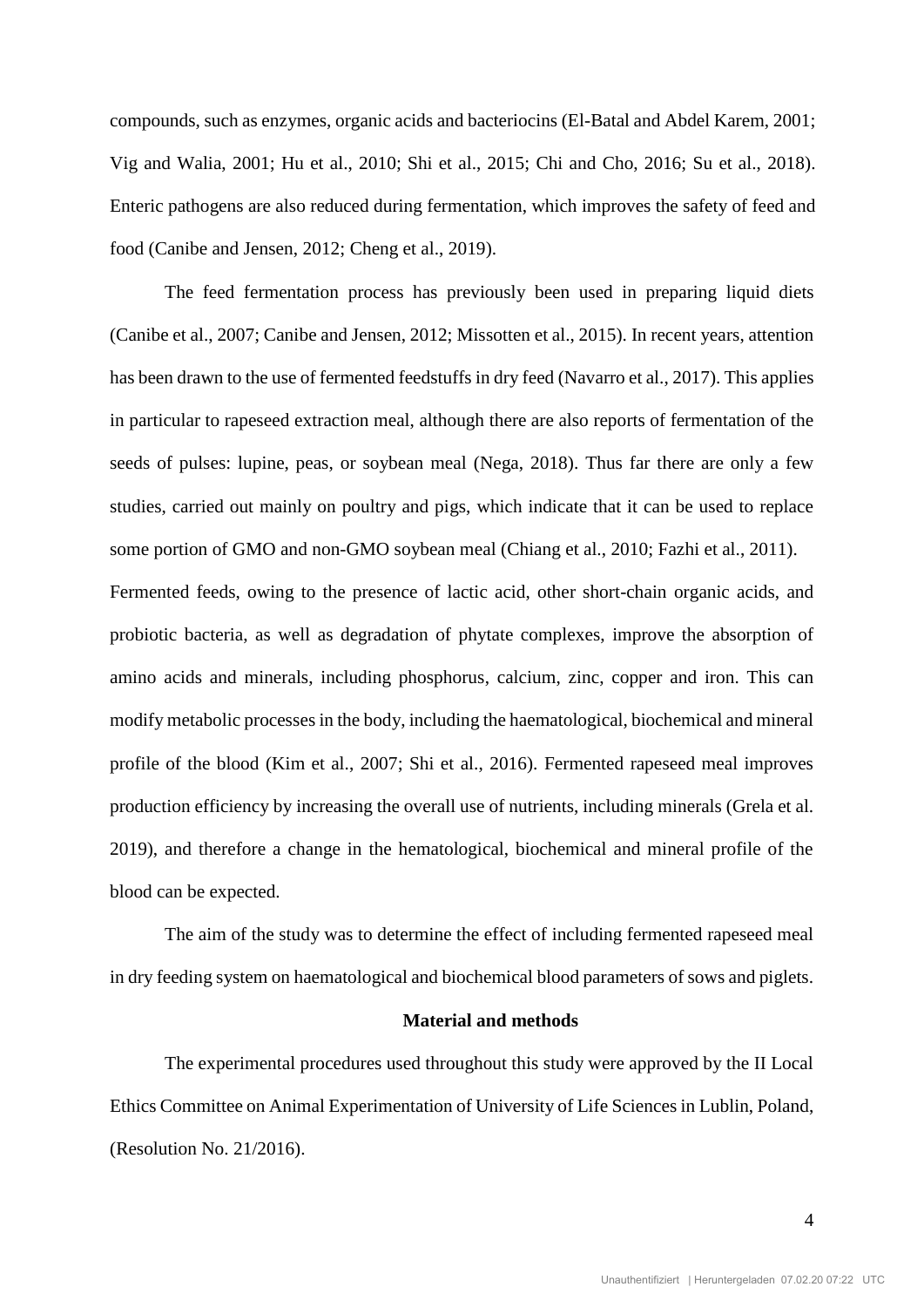### **Experimental design**

The experimental material comprised 60 Yorkshire sows mated with Danish Landrace boars. These included 30 primiparous gilts and 30 multiparous sows after their second lactation. They were randomly divided into two groups of equal size – control and experimental. The animals in control groups  $C_G$  (gilts) and  $C_S$  (sows) received a standard diet for pregnant or lactating sows, depending on the reproductive period. Experimental groups  $E_G$  and  $E_S$  were gilts and multiparous sows, respectively, receiving feed with a 4% share of fermented rapeseed meal (FRSM) in place of soybean meal up from 28 d to 100 d of gestation. In addition, from 100 d of gestation to 7 d of lactation, the sows in these groups received feed with a 9% share of FRSM, and then again a diet with a 4% share of FRSM until the end of lactation. During gestation, the sows stayed in pens with five animals apiece (group feeding), and from two weeks before parturition until weaning they were housed in individual stalls (individual feeding). FRSM was obtained from European Protein AS (Bække, Denmark).

### **Animal diets**

The sows were fed dry compound feed in accordance with NRC (2012). Compound feeds for the control groups contained cereal meal (wheat, triticale, barley and oat), extracted soybean meal, rapeseed oil, mineral feeds (monocalcium phosphate, salt and limestone), an acidifier, and a mineral-vitamin premix. The mineral-vitamin premix contained the following in 1 kg: vitamin A 620,000 IU, vitamin D3 80,000 IU, vitamin E 800 mg, vitamin K3 100 mg, vitamin B1 80 mg, vitamin B2 280 mg, vitamin B6 200 mg, vitamin B9 60 mg , vitamin B12 1000 mcg, vitamin H 10,000 mcg, vitamin PP 800 mg, vitamin B5 600 mg, choline 15,000 mg, iron 4,000 mg, copper 800 mg, zinc 4000 mg, manganese 2000 mg, selenium 10 mg, iodine 30 mg, L-lysine 30,000 mg, L-methionine 10,000 mg, and threonine 10,000 mg. The acidifier contained the following in 1 kg: orthophosphoric acid,  $(E 338) 320$  g, citric acid  $(E 330) 110$  g, fumaric acid (E2 97) 50 g, propionic acid (E 280) 45 g, formic acid (E 236) 45 g, and silicon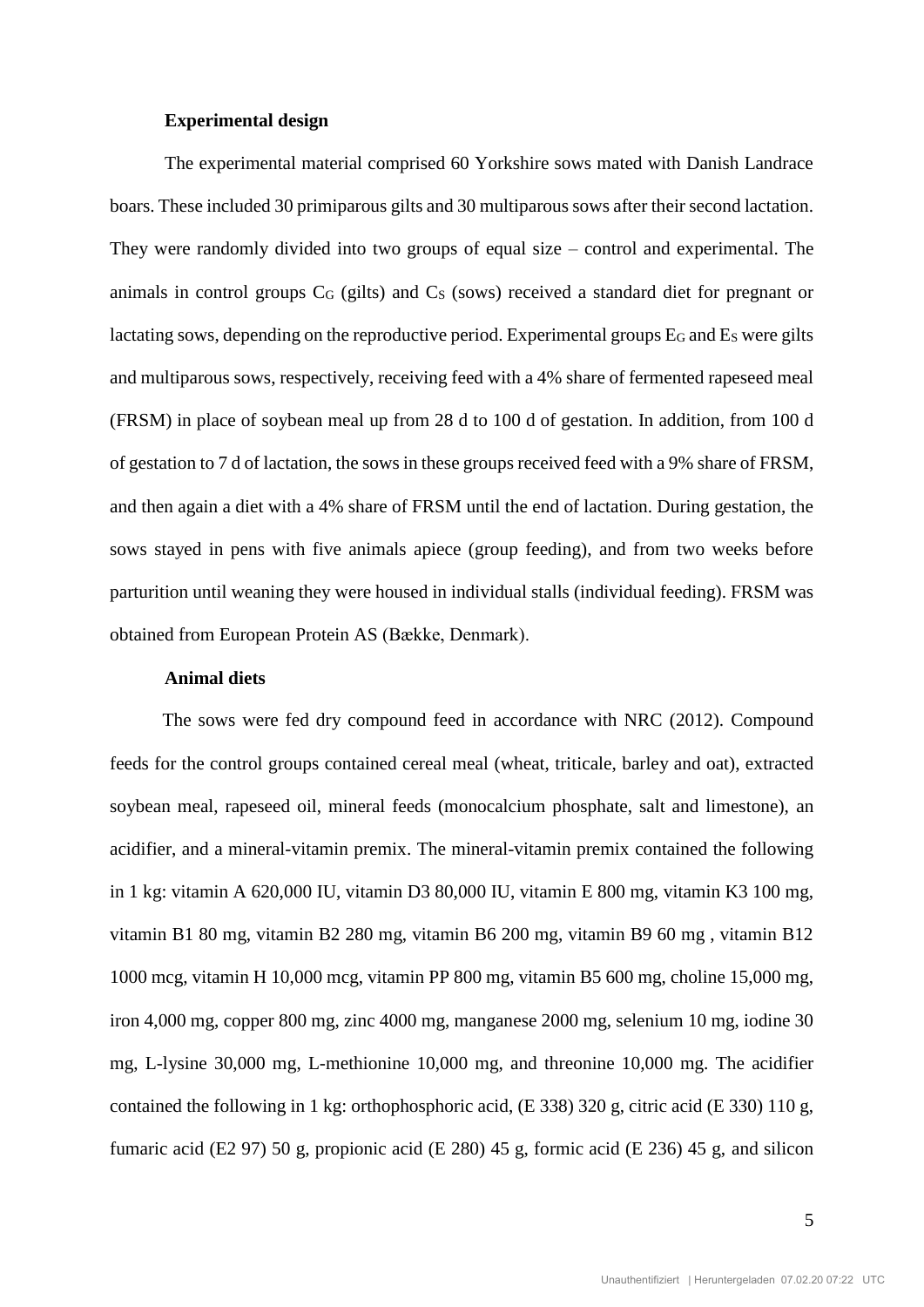dioxide as a carrier  $-430$  g. Gestation diets (2.5 kg per day) were supplied twice a day (08:00 and 18:00). On d 108 of gestation, sows were transported to farrowing stalls and individually fed. After farrowing, all sows received the experimental lactation diet (Table 1). The lactation diet was supplied three times a day (08:00, 12:00 and 18:00), starting at 2.0 kg/day and increasing by 0.5 kg/day during the first week. Afterwards, sows had free access to the diet until they were weaned on d 28 of lactation. Sows were provided ad libitum access to water during the entire experimental trial. The nutrients and ANFs of the diets for the animals in the control and experimental groups are given in Table 1.The results of all analyses are presented in Grela et al. (2019).

The piglets fed on the sows' milk and additionally received a prestarter diet. Prestarter feed (13.6 MJ EM, 215 g CP, total lysine 13.5 g) was available to the piglets ad libitum from d 10 of age and continued for 1 week after weaning. From the second week, the piglets were fed a starter diet (13.5 MJ EM, 207 g CP, total lysine 11.5 g). The diets for piglets did not contain FRSM, and their nutritional value and vitamin and mineral content were in accordance with NRC (2012) for piglets weighing 5–7 kg.

## **Experimental procedures**

Blood samples were taken from 6 sows from each group in two periods: at 100 days of pregnancy (late pregnancy) and at 27 days of lactation (late lactation). Blood was always collected from the same animals. Blood from piglets was taken at 27 days of age (before weaning), from two piglets from each sow (one gilt and one barrow), taking into account the average body weight in the litter.

For twelve hours before blood collection the sows had no access to feed and the piglets had no access to sows' milk. Blood was collected into 10 ml heparin tubes from the jugular vein under veterinary supervision. Haematocrit (Ht), haemoglobin content (Hb) and erythrocyte count (RBC) were determined in whole blood using an ABACUS-Vet analyser (Hungary).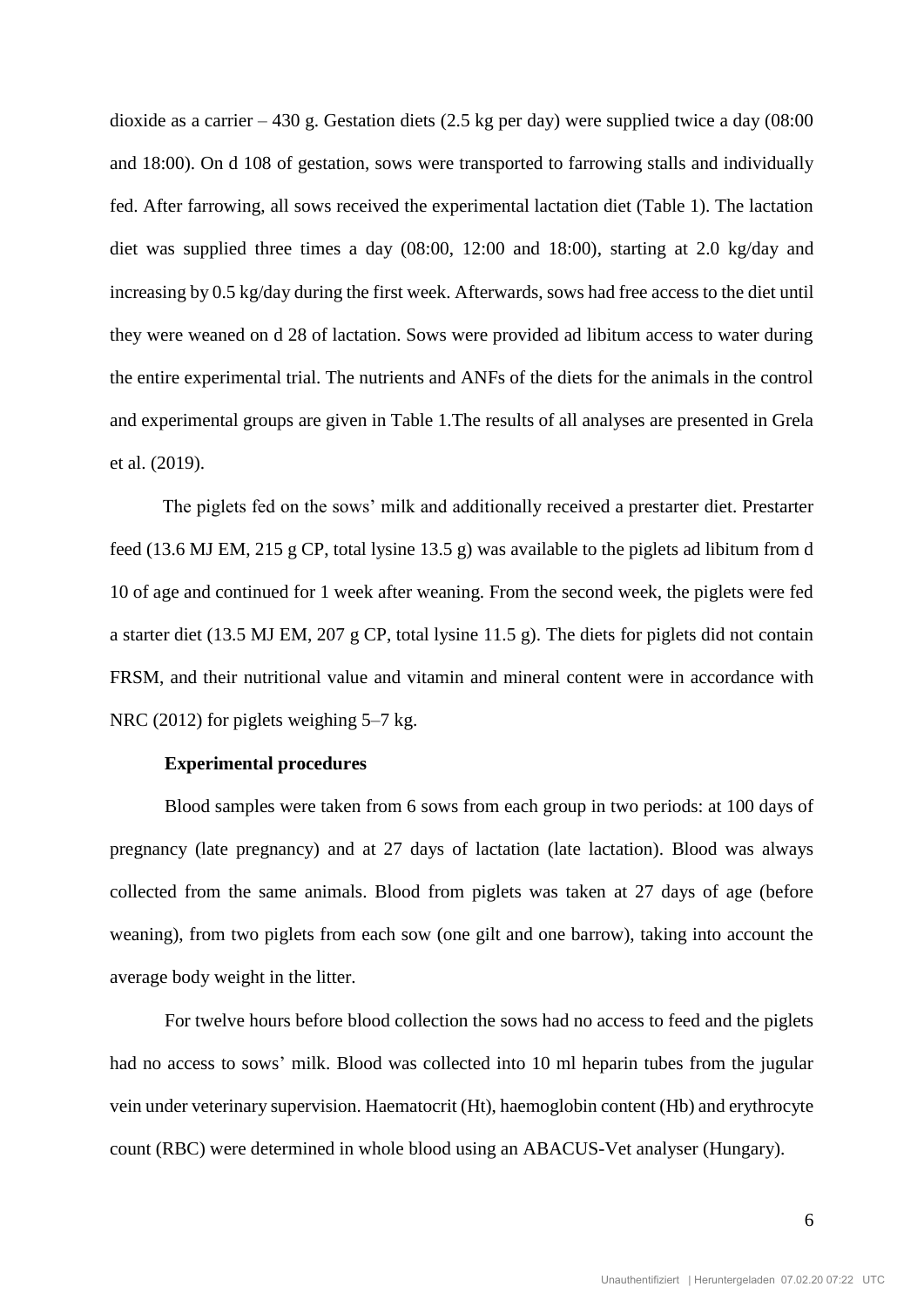The biochemical parameters and mineral content were determined in blood plasma, which was obtained by centrifuging whole blood at 3000 g for 10 min. Analyses were performed 3–4 h after the blood was collected. The blood was stored at 4°C.

Test kits developed by Cormay (Lublin, Poland) were used to determine the content of total protein (TP - Liquick Cor-TOTAL PROTEIN 60, catalogue No 2-236, Poland), albumin (ALB - Liquick Cor-Albumin 60, catalogue No 2-238, Poland), glucose (GLU - Liquick Cor-GLUCOSE 60, catalogue No 2-201, Poland), triglycerides (TG - Liquick Cor-TG 30, catalogue No 2-262, Poland), total cholesterol (TCH - Liquick Cor-CHOL 60, catalogue No 2-204, Poland), high-density lipoprotein cholesterol (HDL - Liquick Cor-HDL, catalogue No 2-053, Poland), and total iron-binding capacity (TIBC - Liquick Cor-TIBC 500, catalogue No 2-306, Poland).

The percentage of HDL in relation to total cholesterol (% HDL) was calculated as well. Ready-to-use test kits were used to determine the activity of selected enzymes: alanine aminotransferase (ALT - Liquick Cor-ALAT 60, catalogue No 1-216, Poland), aspartate aminotransferase (AST - Liquick Cor-ASAT 60, catalogue No 1-214, Poland), alkaline phosphatase (ALP - Liquick Cor-ALP 60, catalogue No 1-212, Poland), lactate dehydrogenase (LDH - Liquick Cor-LDH 30, catalogue No 1-239, Poland), and gamma-glutamyltransferase (GGT - Liquick Cor-GGT 60, catalogue No 1-224, Poland). The plasma content of phosphorus (P - Liquick Cor-PHOSPHORUS 30, catalogue No 3-243, Poland), calcium (Ca - Liquick Cor-CALCIUM ARSENOZO 60, catalogue No 3-255, Poland), magnesium (Mg - Liquick Cor-MG, catalogue No 3-229, Poland), iron (Fe - Liquick Cor-FERRUM, catalogue No 3-258, Poland), zinc (Zn – BioMaxima catalogue No 99 28 14, Poland) and copper (Cu - BioMaxima catalogue No 99 33 05, Poland) was determined by the colorimetric method.

#### **Statistical analysis**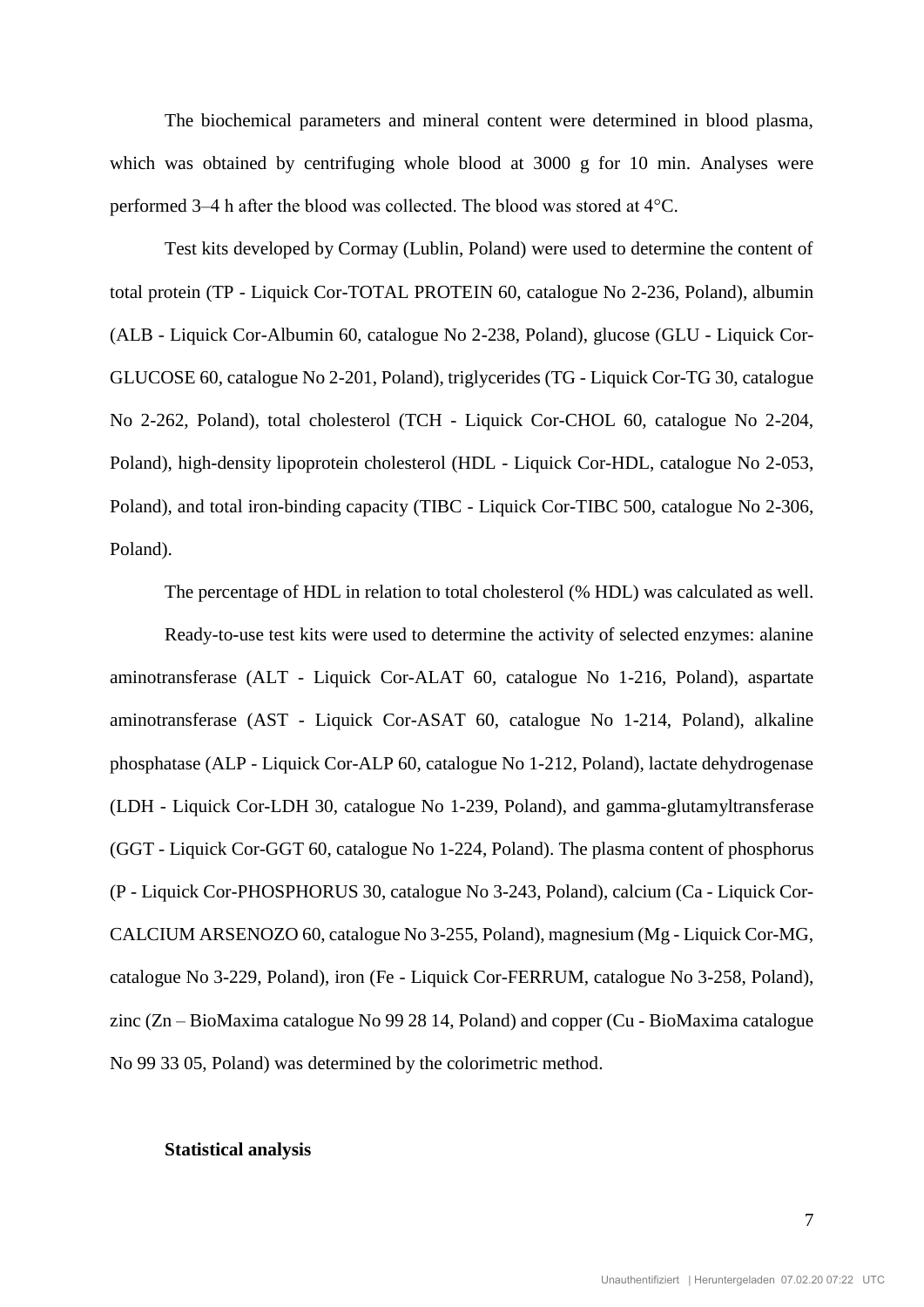The data on compound feeds and blood parameters of the sows and piglets were subjected to statistical evaluation by two-factor analysis with interaction, taking into account the following factors:

$$
y_{ijk} = C_i + F_j + (C \times F)_{ij} + e_{ijk}
$$

where:  $y_{ijk}$  – observations;  $C_i$  – effect of reproductive cycle (primiparous gilts or multiparous sows);  $F_j$  – effect of animal feeding group (control or experimental – the effect of dried fermented rapeseed meal);  $(C \times F)_{ii}$  – effect of interaction between reproductive cycle and diet. Statistical significance between treatments was based on *P* < 0.05 and *P* < 0.01. Analyses were performed in the GLM procedure of SAS 9.4 (SAS Institute, Cary NC).

## **Results**

The compound feeds for the experimental animals had a higher content of lactic acid and a reduced amount of phytate phosphorus (Table 1).

|                  |                              |                  |          |                                  | Late      |                  |           |  |
|------------------|------------------------------|------------------|----------|----------------------------------|-----------|------------------|-----------|--|
| Ingredients      | <b>FRS</b><br>$\mathbf{M}^1$ | Early pregnancy* |          | Mid-pregnancy/<br>late lactation |           | pregnancy/early  |           |  |
|                  |                              |                  |          |                                  |           | ***<br>lactation |           |  |
|                  |                              | $C_{EP}$         | $E_{EP}$ | $C_{MPL}$                        | $E_{MPL}$ | $C_{LPL}$        | $E_{LPL}$ |  |
| Analysed:        |                              |                  |          |                                  |           |                  |           |  |
| Dry matter, g    | 882.                         | 883              | 882      | 889                              | 888       | 887              | 885       |  |
|                  | $\overline{7}$               |                  |          |                                  |           |                  |           |  |
| Crude ash, g     | 78.9                         | 50.6             | 49.8     | 52.4                             | 51.9      | 52.3             | 51.8      |  |
| Crude protein, g | 291.                         | 150.3            | 150.1    | 170.4                            | 171.2     | 171.3            | 172.1     |  |
|                  | 8                            |                  |          |                                  |           |                  |           |  |
| Ether extract, g | 31.7                         | 32.2             | 32.3     | 27.2                             | 27.3      | 27.3             | 27.5      |  |
| Crude fibre, g   | 91.5                         | 73.5             | 74.4     | 48.5                             | 50.2      | 48.9             | 51.1      |  |

Table 1. Content of nutrients and bioactive substances in 1 kg of feed (Grela et al., 2019)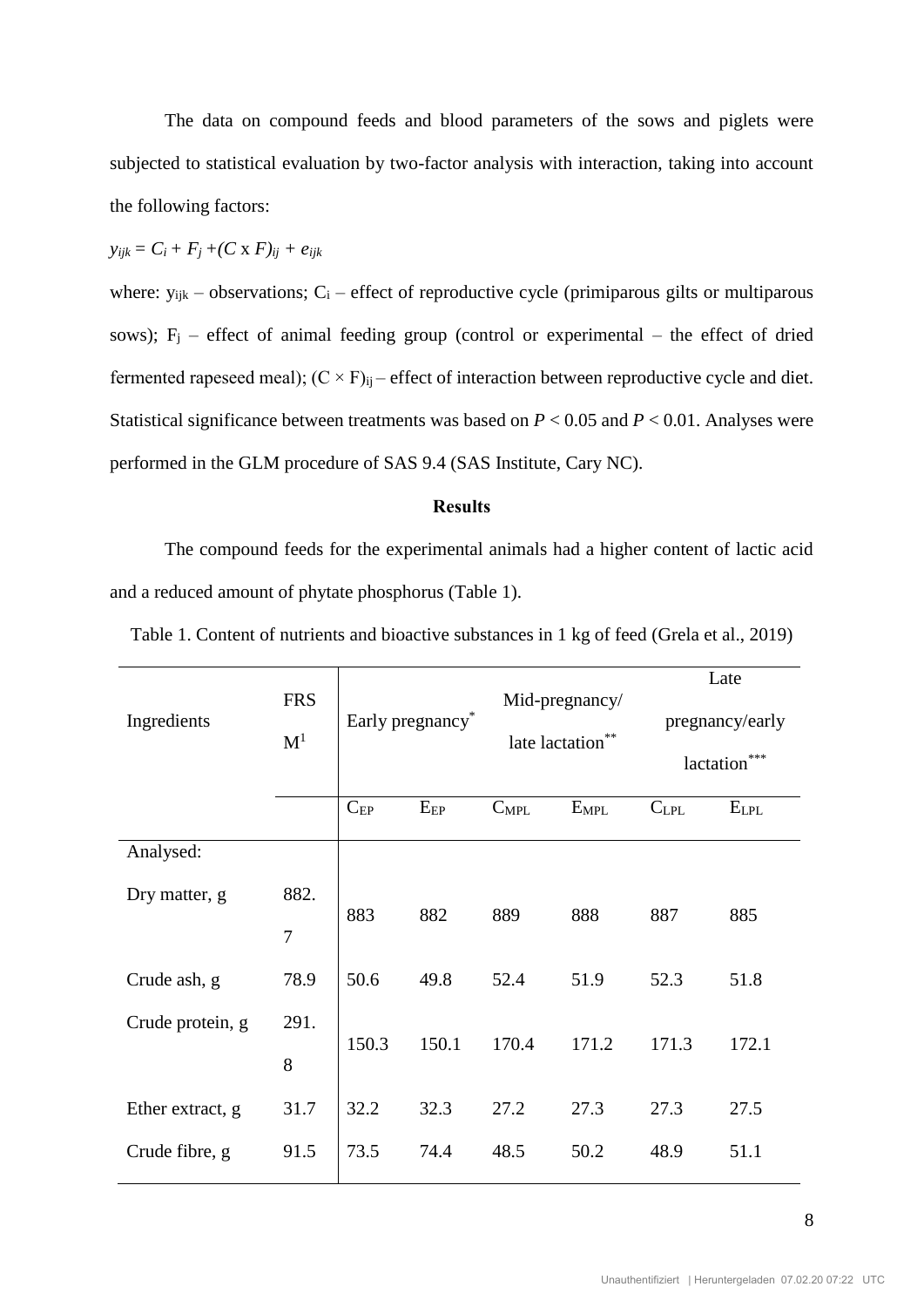|       | 5.69                                                                  |
|-------|-----------------------------------------------------------------------|
|       | 2.01 <sup>b</sup>                                                     |
|       |                                                                       |
| 8.65  | 8.71                                                                  |
| 1.91  | 1.93                                                                  |
| 143.8 | 144.5                                                                 |
| 20.22 | 20.11                                                                 |
| 164.5 | 166.1                                                                 |
|       |                                                                       |
|       | $0.004^b$                                                             |
| 2.17  | 2.39                                                                  |
|       |                                                                       |
|       | 84.3 <sup>a</sup>                                                     |
|       |                                                                       |
|       |                                                                       |
|       | 12.7                                                                  |
|       | 5.71<br>3.77 <sup>a</sup><br>0.001 <sup>a</sup><br>$16.6^{b}$<br>12.6 |

\*sows up to 84 days of pregnancy; \*\*sows from 85 to 100 days of pregnancy and from 8 to 28 days of lactation; \*\*\* sows from 101 to 114 days of pregnancy and up to day 7 of lactation,  $C_{EP}$  = control sows in early pregnancy;  $E_{EP}$  = experimental sows in early pregnancy;  $C_{MPL}$  = control sows in mid-pregnancy and late lactation;  $E_{MPL}$  = experimental sows in mid-pregnancy and late lactation;  $C_{LPL}$  = control sows in late pregnancy and early lactation;  $E_{LPL}$  – experimental sows in late pregnancy and early lactation.

<sup>1</sup>FRSM **–** fermented rapeseed meal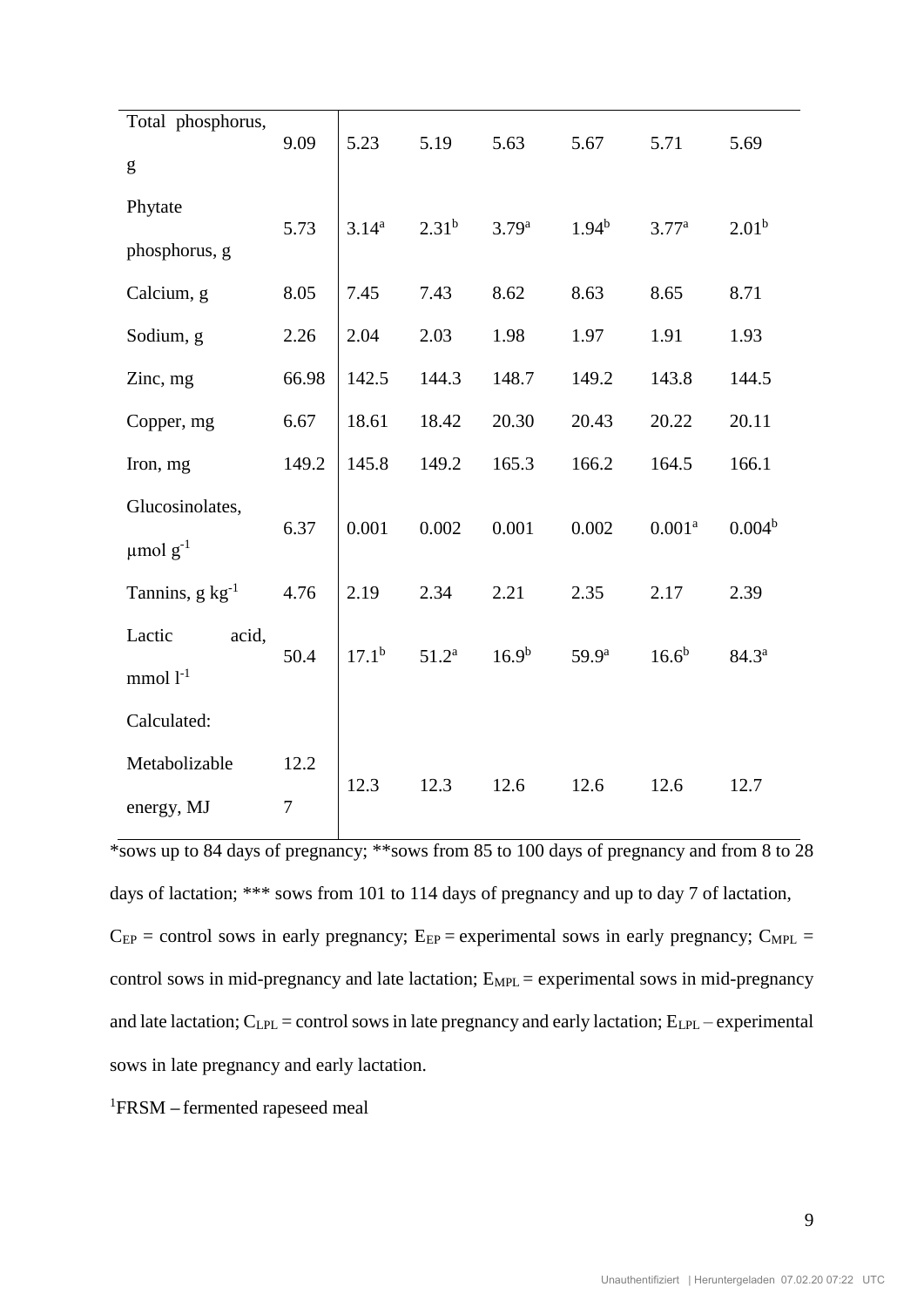a, b - different letters between C<sub>EP</sub> *vs* E<sub>EP</sub>; C<sub>MPL</sub> *vs* E<sub>MPL</sub> and C<sub>LPL</sub> *vs* E<sub>LPL</sub> denote statistically significant differences at P≤0.05.

The addition of FSRM to the diet of pregnant sows significantly influenced the plasma content of phosphorus, copper and iron (Table 2). Significantly higher content of these elements was found in both primiparous (EG) and multiparous (ES) sows relative to the corresponding control groups (CG and CS). The number of reproductive cycle (primiparous vs multiparous  $-$ R) was also found to influence the level of copper (higher in primiparous sows) and zinc (higher in multiparous sows) (Table 2). Plasma content of phosphorus, magnesium, copper and iron was significantly increased in the primiparous and multiparous sows during lactation in the group of experimental animals. The addition of FRSM increased the zinc content in the plasma of multiparous sows. Analysis of the influence of the reproductive cycle (primiparous versus multiparous sows – lactation period) revealed significant relationships for the plasma content of zinc (higher in primiparous sows) and iron (higher in multiparous sows).

In the piglets born of primiparous sows (EG), a significant increase was noted in the plasma content of all analysed minerals, except magnesium, in comparison to controls (CG). In the case of piglets from multiparous sows (ES), such a relationship was found for calcium and iron (Table 2).

| Minerals                                                 | Gilts          |            | <b>SEM</b>               | Sows           |                   | <b>SEM</b> | F                      | $\mathbf R$ | F X R |
|----------------------------------------------------------|----------------|------------|--------------------------|----------------|-------------------|------------|------------------------|-------------|-------|
|                                                          | C <sub>G</sub> | $E_G$      |                          | C <sub>S</sub> | E <sub>S</sub>    |            |                        | $P_{value}$ |       |
|                                                          |                |            | Late pregnancy $(n = 6)$ |                |                   |            |                        |             |       |
| Phosphorus; mmol $l^2$ 1.42 <sup>B</sup><br>$\mathbf{1}$ |                | $1.70^{A}$ | 0.036                    | $1.38^{x}$     | 1.88 <sup>y</sup> | 0.030      | < 0.00<br>$\mathbf{1}$ | 0.095       | 0.403 |
| Calcium; mmol $l^{-1}$                                   | 2.04           | 2.22       | 0.048                    | 2.09           | 2.21              | 0.041      | 0.118                  | 0.842       | 0.747 |

Table 2. Mineral content in the blood plasma of sows and piglets

10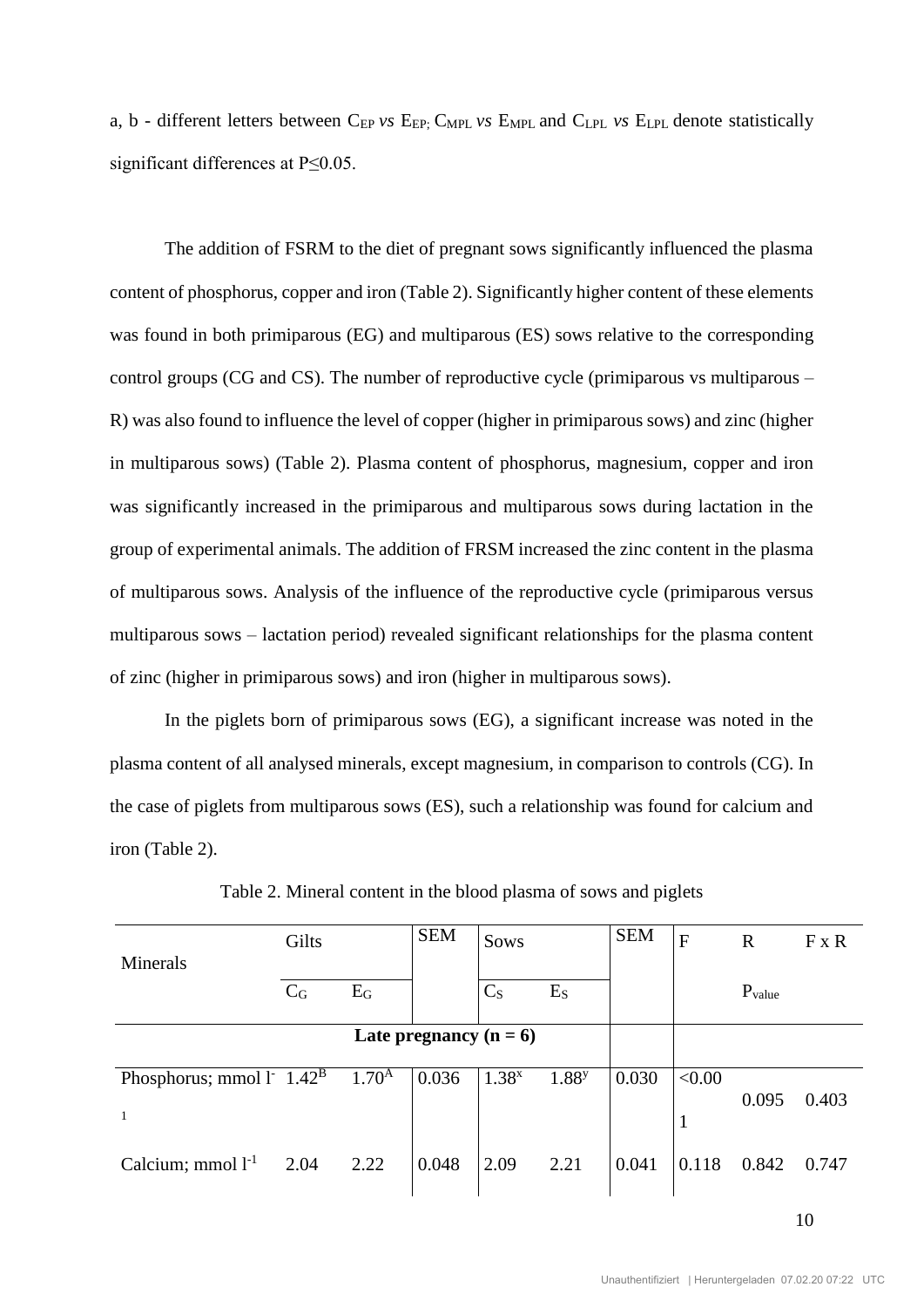| Magnesium; mmol l <sup>-</sup> 1.05<br>$\mathbf{1}$               |                 | 1.09                                     | 0.022                    | 1.06                                     | 1.12               | 0.022 | 0.242                          | 0.609       | 0.741 |
|-------------------------------------------------------------------|-----------------|------------------------------------------|--------------------------|------------------------------------------|--------------------|-------|--------------------------------|-------------|-------|
| Copper; $\mu$ mol $l^{-1}$                                        | $26.19^{B}$     | $32.47^{\rm A}$                          | 0.999                    | $23.37^{x}$                              | 28.09 <sup>y</sup> | 0.950 | 0.001                          | 0.025       | 0.605 |
| Zinc; $\mu$ mol $l^{-1}$                                          | 9.12            | 9.79                                     | 0.333                    | 11.12                                    | 11.02              | 0.255 | 0.499                          | < 0.00<br>1 | 0.357 |
| Iron; $\mu$ mol $l^{-1}$                                          | $15.38^{B}$     | $21.06^{\rm A}$                          | 1.042                    | $13.88^X$ 19.18 <sup>Y</sup>             |                    | 0.736 | < 0.00<br>1                    | 0.114       | 0.857 |
|                                                                   |                 |                                          | Late lactation $(n = 6)$ |                                          |                    |       |                                |             |       |
| Phosphorus; mmol $1^{\circ}$ 1.87 <sup>B</sup><br>$\mathbf{1}$    |                 | 2.31 <sup>Å</sup>                        | 0.042                    | $1.76^{\rm X}$                           | $2.24^{Y}$         | 0.055 | < 0.00<br>$\mathbf{1}$         | 0.276       | 0.798 |
| Calcium; mmol $1-1$                                               | 2.72            | 2.80                                     | 0.056                    | 2.72                                     | 2.94               | 0.041 | 0.133                          | 0.480       | 0.497 |
| Magnesium; mmol l' $1.04B$ 1.27 <sup>A</sup><br>$\mathbf{1}$      |                 |                                          | 0.017                    | 1.03 <sup>X</sup>                        | 1.28 <sup>Y</sup>  | 0.022 | < 0.00<br>$\mathbf{1}$         | 0.890       | 0.783 |
| Copper; $\mu$ mol $l^{-1}$                                        | $12.66^{\rm B}$ | $16.15^{\rm A}$                          | 0.634                    | $14.65^{\text{X}}$ 18.31 <sup>Y</sup>    |                    | 0.535 | 0.023                          | 0.074       | 0.084 |
| Zinc; $\mu$ mol $l^{-1}$                                          | 18.03           | 18.10                                    | 0.762                    | $14.18^X$ 17.78 <sup>Y</sup>             |                    | 0.455 | < 0.00<br>$\mathbf{1}$         | 0.001       | 0.874 |
| Iron; $\mu$ mol $l^{-1}$                                          |                 | $18.78^{\rm B}$ 25.43 <sup>A</sup> 0.801 |                          | $\left  \frac{23.54^x}{29.17^y} \right $ |                    | 0.743 | $< 0.00$ 0.002<br>$\mathbf{1}$ |             | 0.681 |
|                                                                   |                 |                                          | Piglets ( $n = 12$ )     |                                          |                    |       |                                |             |       |
| Phosphorus; mmol $l^{\text{-}}$ 1.97 <sup>B</sup><br>$\mathbf{1}$ |                 | $2.42^{A}$                               | 0.033                    | 2.31                                     | 2.58               | 0.061 | < 0.00<br>$\mathbf{1}$         | 0.009       | 0.300 |
| Calcium; mmol $l^{-1}$                                            | $2.58^{b}$      | $3.12^{a}$                               | 0.041                    | $2.53^{X}$                               | $3.04^Y$           | 0.047 | < 0.00<br>$\mathbf{1}$         | 0.317       | 0.103 |
| Magnesium; mmol l <sup>-</sup> 1.30<br>$\,1\,$                    |                 | 1.39                                     | 0.029                    | 1.48                                     | 1.45               | 0.039 | 0.674                          | 0.098       | 0.377 |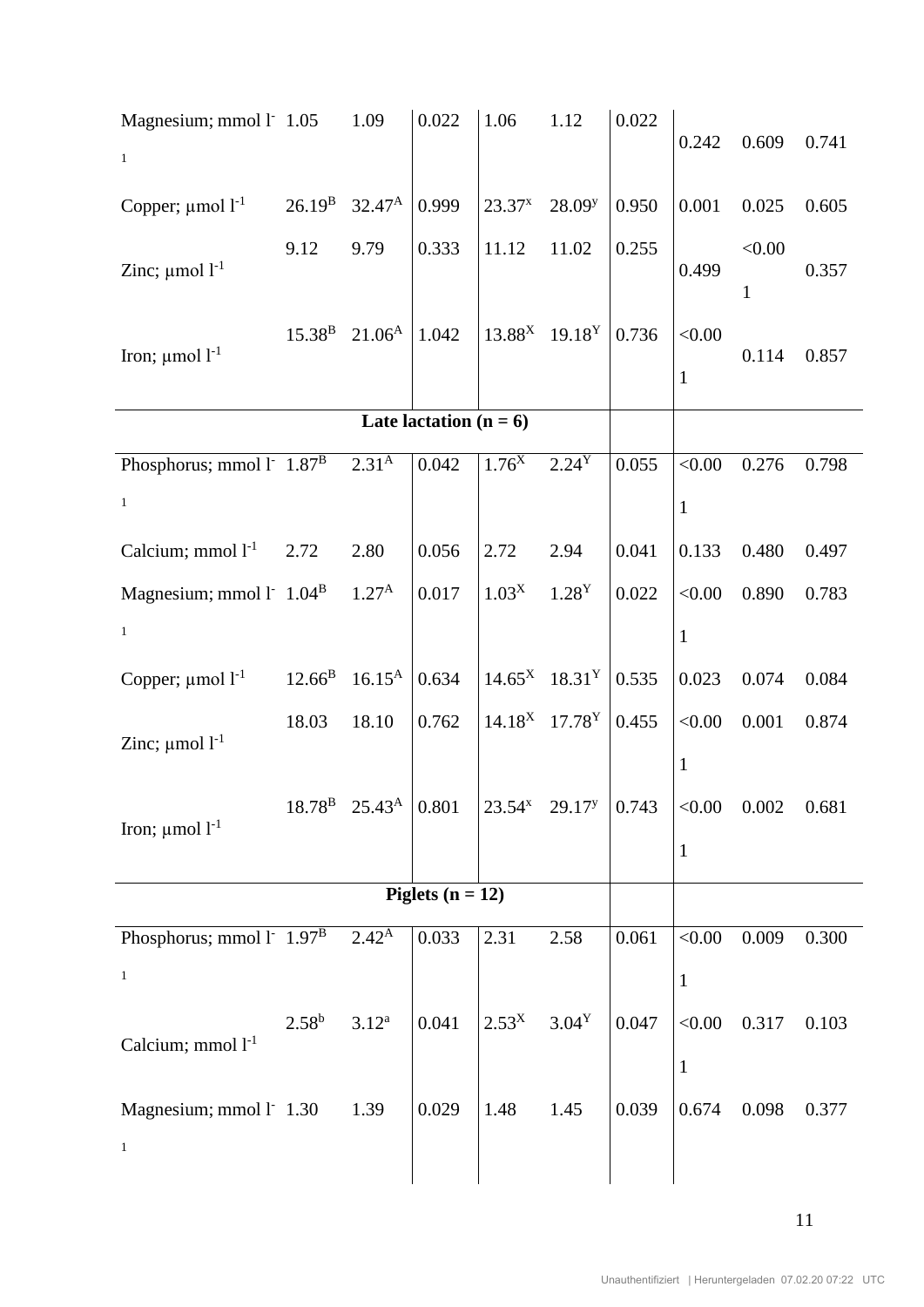| Copper; $\mu$ mol l <sup>-1</sup> 20.66 <sup>b</sup> 26.91 <sup>a</sup>   0.701   25.45 25.25   0.976   0.124 0.419 0.103 |                                                                                                  |  |  |  |  |
|---------------------------------------------------------------------------------------------------------------------------|--------------------------------------------------------------------------------------------------|--|--|--|--|
| Zinc; $\mu$ mol l <sup>-1</sup> 7.87 <sup>B</sup> 10.29 <sup>A</sup> 0.287   8.17 9.43   0.311   0.002 0.601 0.279        |                                                                                                  |  |  |  |  |
| Iron; $\mu$ mol l <sup>-1</sup>                                                                                           | $27.81^b$ 35.33 <sup>a</sup> 1.092 28.02 <sup>x</sup> 37.51 <sup>y</sup> 1.143 <0.00 0.539 0.613 |  |  |  |  |
|                                                                                                                           |                                                                                                  |  |  |  |  |

Legend:  $F =$  effect of FRSM;  $R =$  effect of reproductive cycle;  $FxR =$  interaction between experimental factor (FRSM) and reproductive cycle;  $C_G$  = control gilts;  $E_G$  = gilts receiving diet with FSRM;  $C_s$  = control sows;  $E_s$  = sows receiving diet with FSRM.

a, b – values in rows (gilts) with different letters are significantly different at  $P \le 0.05$ : x, y – values in rows (sows) with different letters are significantly different at  $P \le 0.05$ : A, B – values in rows (gilts) with different letters are significantly different at *P ≤* 0.01: X, Y – values in rows (sows) with different letters are significantly different at  $P \le 0.01$ 

SEM - standard error of the mean refers to result to parameters in blood plasma of gilts and sows

The inclusion of fermented rapeseed meal (FRSM) significantly increased red blood cell parameters (Ht, Hb and RBC) in the primiparous gilts during lactation and in their piglets relative to the control group  $(C_G)$ . Analysis of the effect of the reproductive cycle (primiparous vs multiparous  $-R$ ) revealed a higher erythrocyte count in the blood of pregnant gilts, a higher Ht in lactating gilts, and lower Hb content in lactating gilts (Table 3). Piglets from primiparous gilts also had higher Ht and Hb values than piglets from multiparous sows.

|  |  |  |  | Table 3. Red blood cell counts of sows and piglets |  |  |  |
|--|--|--|--|----------------------------------------------------|--|--|--|
|--|--|--|--|----------------------------------------------------|--|--|--|

| Trait | Gilts                     |                          | <b>SEM</b> | <b>Sows</b>             |    | <b>SEM</b> | F | R                  | $F \times R$ |
|-------|---------------------------|--------------------------|------------|-------------------------|----|------------|---|--------------------|--------------|
|       | $\mathrm{C}_{\mathrm{G}}$ | $\mathrm{E_{G}}$         |            | $\mathbb{C}_\mathrm{S}$ | Es |            |   | P <sub>value</sub> |              |
|       |                           | Late pregnancy $(n = 6)$ |            |                         |    |            |   |                    |              |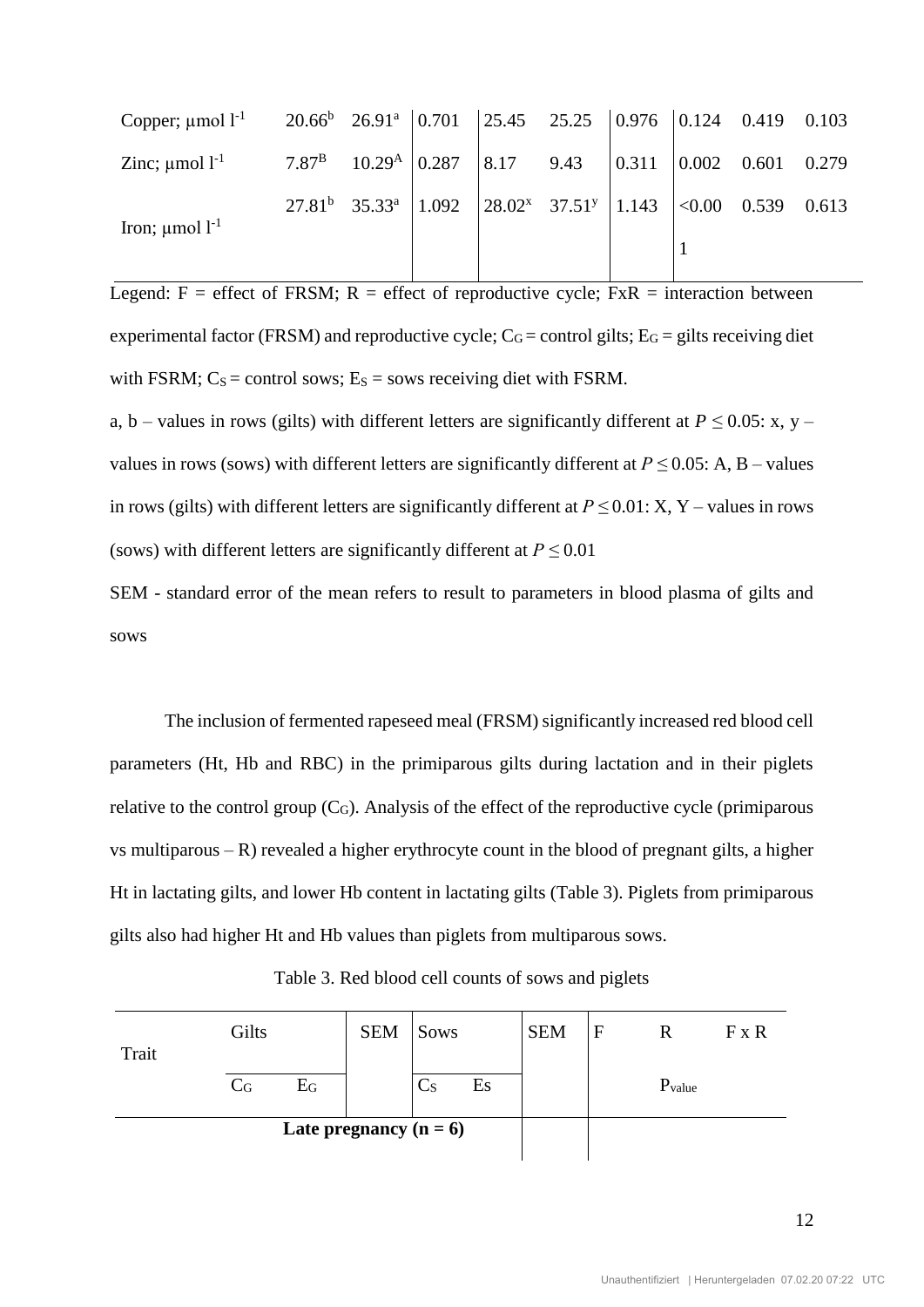| Ht; %                                            | $38.77^b$   | 41.12                | 0.387                    | 39.38 39.11 |             | 0.464 | 0.263 | 0.449   | 0.163 |
|--------------------------------------------------|-------------|----------------------|--------------------------|-------------|-------------|-------|-------|---------|-------|
|                                                  |             |                      |                          |             |             |       |       |         |       |
|                                                  |             | $\mathbf{a}$         |                          |             |             |       |       |         |       |
| Hb; mmol $1^{-1}$ 7.01 <sup>b</sup>              |             | 7.88 <sup>a</sup>    | 0.055                    | 6.83        | 6.81        | 0.089 | 0.187 | 0.657   | 0.245 |
|                                                  |             |                      |                          |             |             |       |       |         |       |
| RBC; $10^{12}$ l <sup>-1</sup> 6.91 <sup>B</sup> |             | $8.01^{\rm A}$ 0.087 |                          | 6.44        | 6.63        | 0.122 | 0.020 | < 0.001 | 0.265 |
|                                                  |             |                      |                          |             |             |       |       |         |       |
|                                                  |             |                      | Late lactation $(n = 6)$ |             |             |       |       |         |       |
| Ht; $%$                                          | $36.23^{b}$ | 39.17                | 0.567                    | 34.05 35.99 |             | 0.737 | 0.010 | 0.004   | 0.570 |
|                                                  |             |                      |                          |             |             |       |       |         |       |
|                                                  |             | $\mathbf{a}$         |                          |             |             |       |       |         |       |
|                                                  |             |                      |                          |             |             |       |       |         |       |
| Hb; mmol $l^{-1}$ 4.56 <sup>B</sup>              |             | $5.98^{A}$           | 0.100                    | 6.79        | 6.88        | 0.138 | 0.019 | 0.006   | 0.098 |
| RBC; $10^{12}$ $1^{-1}$ 6.23 <sup>b</sup>        |             | 6.96 <sup>a</sup>    | 0.121                    | 6.31        | 6.74        | 0.165 | 0.003 | 0.900   | 0.774 |
|                                                  |             |                      |                          |             |             |       |       |         |       |
|                                                  |             |                      | Piglets $(n = 12)$       |             |             |       |       |         |       |
|                                                  |             |                      |                          |             |             |       |       |         |       |
|                                                  | $36.24^b$   |                      | 39.96 0.359              |             | 34.05 35.99 | 0.546 | 0.009 | 0.004   | 0.570 |
| Ht; $%$                                          |             | $\mathbf{a}$         |                          |             |             |       |       |         |       |
|                                                  |             |                      |                          |             |             |       |       |         |       |
| Hb; mmol $l^{-1}$ 6.92 <sup>b</sup>              |             | $7.89^{a}$           | 1.023                    | 6.79        | 6.88        | 1.311 | 0.017 | 0.008   | 0.098 |
|                                                  |             |                      |                          |             |             |       |       |         |       |
| RBC; $10^{12}$ $1^{-1}$ 6.03 <sup>b</sup>        |             | 6.76 <sup>a</sup>    | 0.077                    | 6.31        | 6.94        | 0.090 | 0.004 | 0.860   | 0.784 |
|                                                  |             |                      |                          |             |             |       |       |         |       |

Legend: see Table 2

RBC - red blood cell count; Hb - haemoglobin content; Ht - haematocrit

Pregnant sows receiving a diet with FRSM (groups E<sub>G</sub> and E<sub>S</sub>) had significantly higher plasma concentrations of total protein (TP) and albumin (ALB) compared to sows from the control groups ( $C_G$  and  $C_S$ ), and in the case of primiparous sows ( $E_G$ ), higher iron-binding capacity (TIBC) as well. In lactating sows, such a relationship was recorded only in the case of plasma ALB content in multiparous sows. Piglets from both primiparous and multiparous sows receiving a diet with FSRM had significantly higher concentrations of Glu, TP, ALB and TIBC than piglets from the corresponding control groups  $(C_G$  and  $C_S$ ). The reproductive parity (primiparous vs multiparous  $-R$ ) influenced the plasma concentrations of TP, ALB and TIBC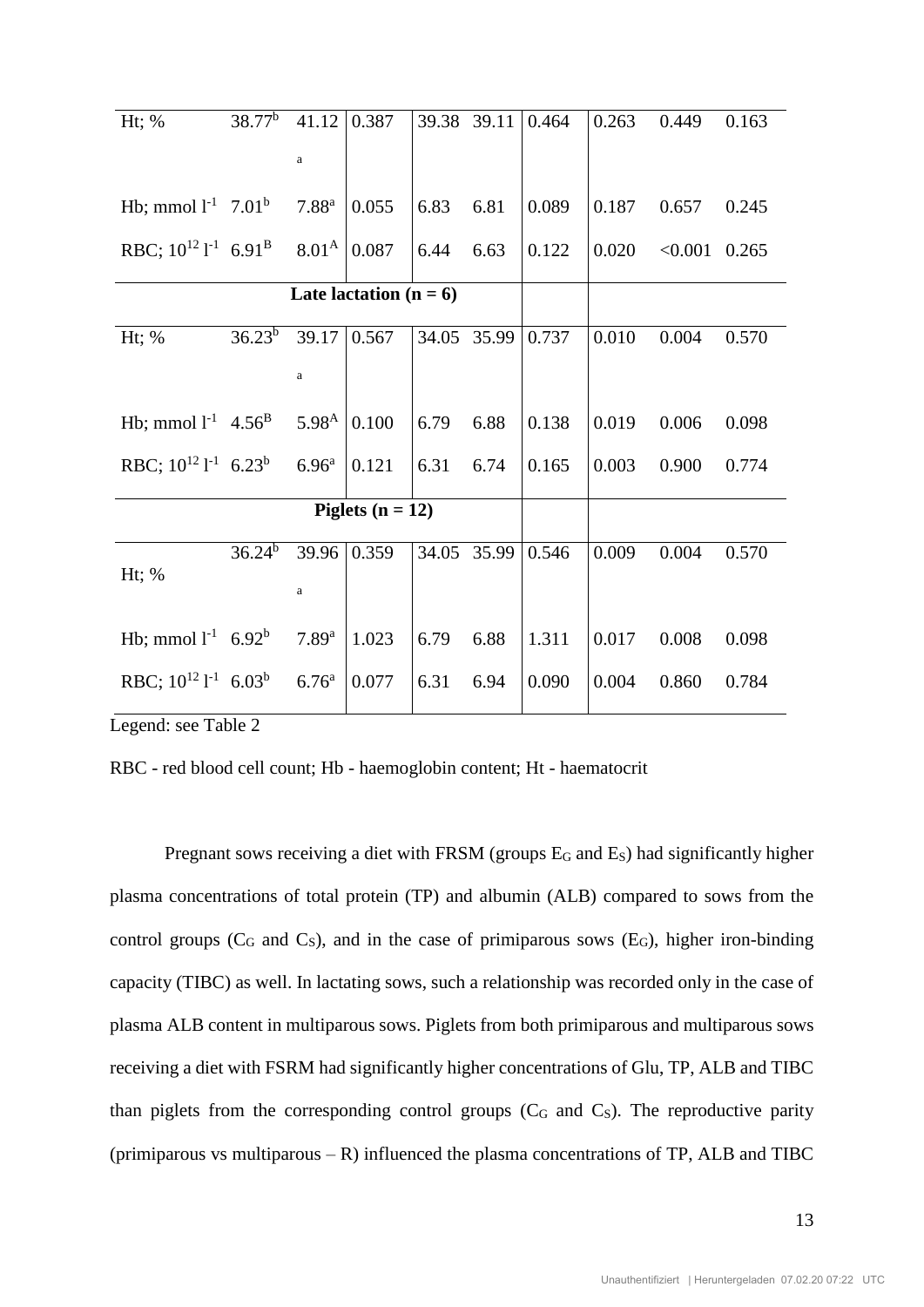in pregnant sows, TIBC in lactating sows, and TP in piglets from these sows. These parameters were higher in multiparous sows as well as in piglets from these sows (Table 4).

| Trait                                              | Gilts              |                    | <b>SEM</b>               | Sows                |                                       | <b>SEM</b> | $\mathbf F$  | $\mathbf R$     | $F \times R$ |
|----------------------------------------------------|--------------------|--------------------|--------------------------|---------------------|---------------------------------------|------------|--------------|-----------------|--------------|
|                                                    | $C_G$              | $E_G$              |                          | C <sub>S</sub>      | Es                                    |            |              | $P_{value}$     |              |
|                                                    |                    |                    | Late pregnancy $(n = 6)$ |                     |                                       |            |              |                 |              |
| Glu; mmol $\overline{l^{-1}}$                      | 3.25               | 3.47               | 0.089                    | 3.41                | 3.90                                  | 0.077      | 0.094        | 0.111           | 0.613        |
| TP; $g l^{-1}$                                     | $57.00^{\rm B}$    | $66.48^{A}$        | 1.236                    |                     | $67.70^{\text{Y}}$ 75.40 <sup>X</sup> | 1.362      | < 0.00       | < 0.001         | 0.355        |
|                                                    |                    |                    |                          |                     |                                       |            | $\mathbf{1}$ |                 |              |
| ALB; $g l^{-1}$                                    | $40.86^{\rm b}$    | 44.08 <sup>a</sup> | 0.710                    | $41.87^y$           | $44.86^{x}$                           | 0.601      | 0.045        | $< 0.001$ 0.569 |              |
| TIBC; $\mu$ mol l <sup>-1</sup> 41.06 <sup>b</sup> |                    | $49.51^a$          | 2.000                    | 59.56               | 62.42                                 | 2.22       | 0.049        | < 0.001         | 0.316        |
|                                                    |                    |                    | Late lactation $(n = 6)$ |                     |                                       |            |              |                 |              |
| Glu; mmol $l^{-1}$                                 | 3.67               | 3.68               | 0.141                    | 3.06                | 3.48                                  | 0.155      | 0.066        | 0.685           | 0.492        |
| TP; $g l^{-1}$                                     | 63.84              | 61.78              | 1.730                    | 60.91               | 61.81                                 | 1.398      | 0.082        | 0.144           | 0.072        |
| ALB; $g l^{-1}$                                    | 42.02              | 44.23              | 1.298                    | 40.04 <sup>y</sup>  | $44.74^{x}$                           | 0.867      | 0.424        | 0.139           | 0.458        |
| TIBC; $\mu$ mol l <sup>-1</sup> 40.96              |                    | 44.51              | 1.444                    | 59.42               | 63.56                                 | 1.278      | 0.057        | 0.015           | 0.770        |
|                                                    |                    |                    | Piglets $(n = 12)$       |                     |                                       |            |              |                 |              |
| Glu; mmol $l^{-1}$                                 | $6.71^{b}$         | $7.71^{\rm a}$     | 0.125                    | $6.69$ <sup>y</sup> | $7.35^{x}$                            | 0.123      | < 0.00       | 0.396           | 0.429        |
|                                                    |                    |                    |                          |                     |                                       |            | $\mathbf{1}$ |                 |              |
| TP; $g l^{-1}$                                     | 44.73 <sup>b</sup> | $52.85^{\rm a}$    | 1.351                    | 52.97 <sup>y</sup>  | $57.36^x$                             | 1.158      | 0.002        | 0.002           | 0.315        |
| ALB; $g l^{-1}$                                    | $40.18^{b}$        | $45.34^{a}$        | 0.888                    | 44.96 <sup>y</sup>  | 48.37 <sup>x</sup>                    | 0.786      | 0.035        | 0.252           | 0.497        |
| TIBC; $\mu$ mol l <sup>-1</sup> 21.86 <sup>b</sup> |                    | $26.31^{a}$        | 0.691                    | $23.50^y$           | $29.06^x$                             | 0.765      | < 0.00       | 0.103           | 0.675        |
|                                                    |                    |                    |                          |                     |                                       |            | $\mathbf{1}$ |                 |              |

Table 4. Content of biochemical parameters of blood plasma of sows and piglets

Legend: see Table 2

Glu - glucose; TP - total protein; ALB - albumin; TIBC - total iron-binding capacity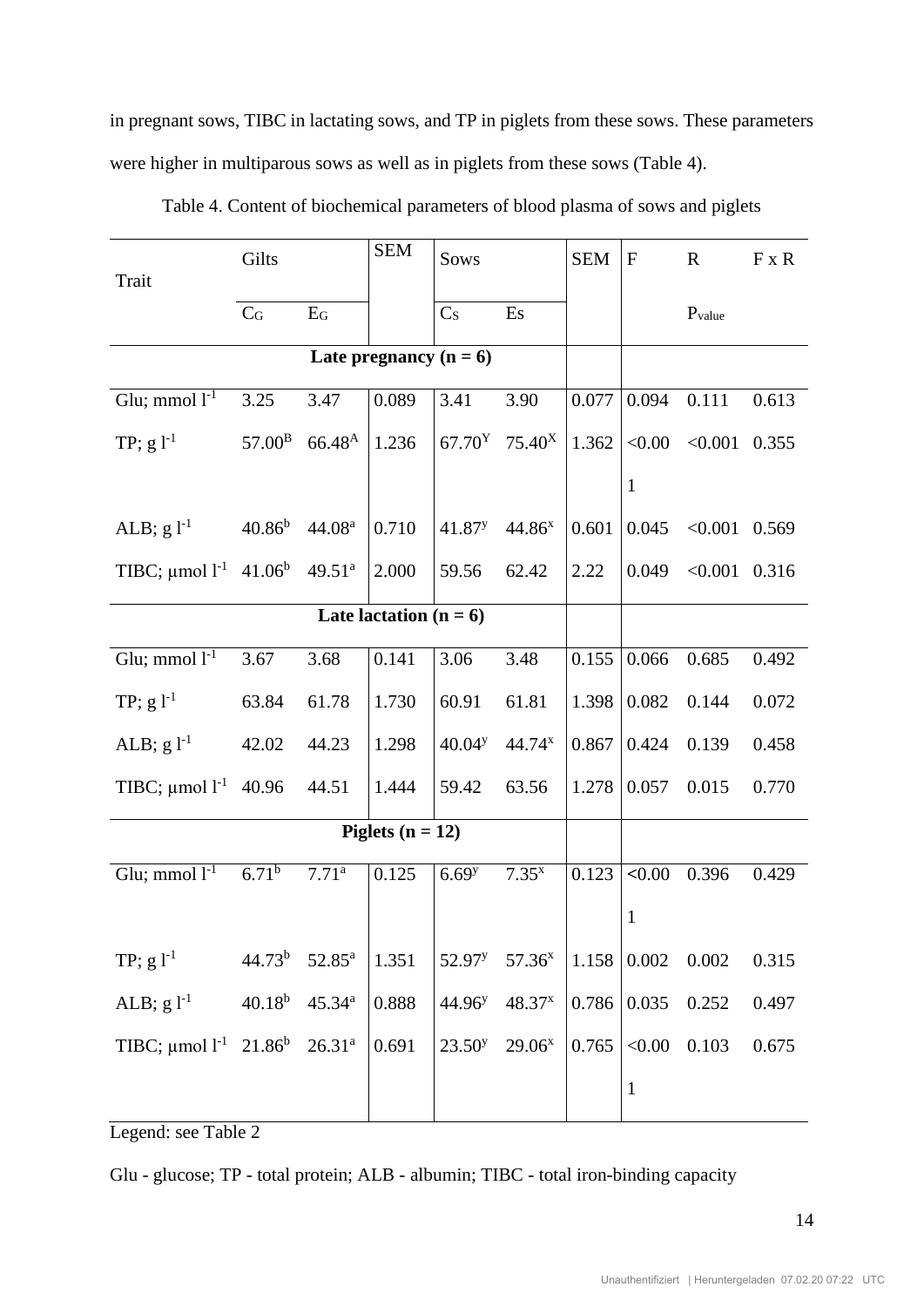In the pregnant primiparous and multiparous sows receiving a diet with FSRM ( $E_G$  and ES), there was a significant decreased in the plasma concentration of total cholesterol (CHOL), while the HDL fraction increased relative to the control groups  $(C_G$  and  $C_S)$  (Table 5). In multiparous sows, a significant reduction in the concentration of triacylglycerols was noted. In piglets from sows receiving FRSM (E<sup>G</sup> and ES), there was also a significant reduction in the level of CHOL and its HDL fractions relative to the control groups, and in the case of piglets from multiparous sows  $(E<sub>S</sub>)$ , in triacylglycerols as well. Analysis of the reproductive cycle (primiparous vs multiparous sows) indicated a significantly higher share of HDL and a lower level of triacylglycerols in primiparous sows during pregnancy (Table 5).

|                          | Gilts                              |                    | <b>SEM</b>               | Sows                     |                    | <b>SEM</b> | $\overline{F}$ | $\mathbf{R}$ | $F \times R$ |
|--------------------------|------------------------------------|--------------------|--------------------------|--------------------------|--------------------|------------|----------------|--------------|--------------|
| Trait                    | $C_G$                              | $E_G$              |                          | C <sub>S</sub>           | Es                 |            |                | $P_{value}$  |              |
|                          |                                    |                    |                          | Late pregnancy $(n = 6)$ |                    |            |                |              |              |
| CHOL;                    | $2.08^{A}$                         | $1.77^{B}$         | 0.254                    | $2.02^{\rm a}$           | $1.82^{b}$         | 0.034      | < 0.001        | 0.917        | 0.419        |
| $mmol 1-1$               |                                    |                    |                          |                          |                    |            |                |              |              |
| HDL; mmol $l^{-1}$ 1.14  |                                    | 1.18               | 0.061                    | 1.00                     | 1.10               | 0.055      | 0.301          | 0.090        | 0.652        |
| % HDL                    | $55.08^b$                          | 66.60 <sup>a</sup> | 1.531                    | $49.48^{B}$              | $60.62^{\rm A}$    | 1.611      | < 0.001        | 0.038        | 0.941        |
| $TG$ ; mmol $l^{-1}$     | 0.841                              | 0.780              | 0.039                    | 1.01 <sup>a</sup>        | 0.793 <sup>b</sup> | 0.027      | 0.002          | 0.040        | 0.057        |
|                          |                                    |                    | Late lactation $(n = 6)$ |                          |                    |            |                |              |              |
| CHOL;                    | 1.84 <sup>A</sup>                  | $1.38^{B}$         | 0.030                    | 1.50                     | 1.41               | 0.064      | 0.010          | 0.127        | 0.068        |
| $mmol$ $l^{-1}$          |                                    |                    |                          |                          |                    |            |                |              |              |
| HDL; mmol $l^{-1}$ 0.951 |                                    | 1.04               | 0.039                    | $0.75^{\rm B}$           | 1.01 <sup>A</sup>  | 0.030      | 0.002          | 0.031        | 0.089        |
| % HDL                    | $52.07^{\rm B}$                    | $75.20^{\rm A}$    | 3.041                    | $51.22^{\rm B}$          | $72.01^{\rm A}$    | 2.709      | < 0.001        | 0.523        | 0.710        |
| $TG$ ; mmol $l^{-1}$     | $0.470^{\rm A}$ 0.340 <sup>B</sup> |                    | 0.013                    | 0.401 <sup>a</sup>       | $0.251^b$          | 0.017      | < 0.001        | 0.007        | 0.705        |

Table 5. Lipid parameters in the plasma of sows and piglets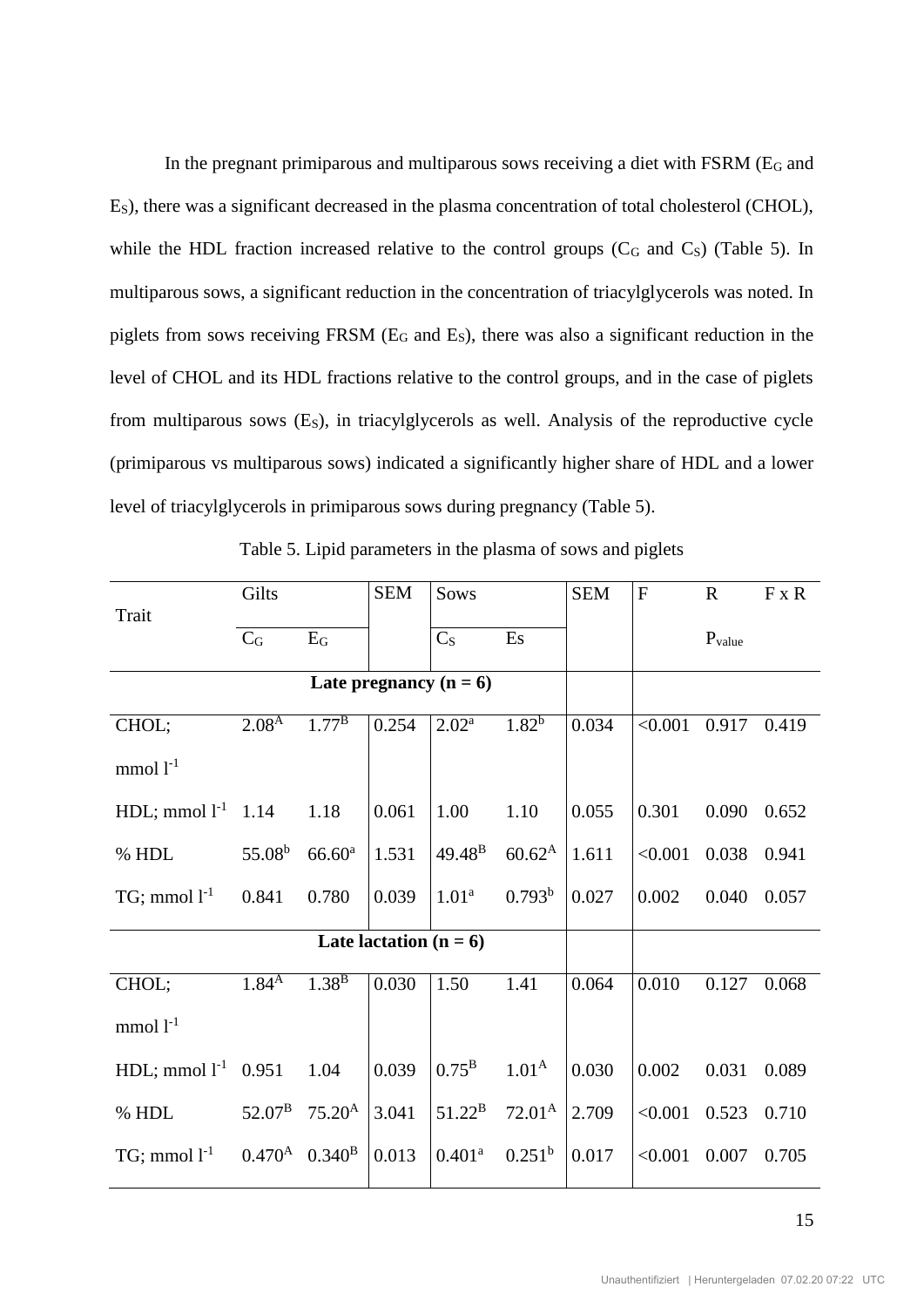|                          |                   |                                    | Piglets $(n = 12)$ |                             |            |       |         |       |       |
|--------------------------|-------------------|------------------------------------|--------------------|-----------------------------|------------|-------|---------|-------|-------|
| CHOL;                    | 2.01 <sup>a</sup> | $1.61^b$                           | 0.053              | $2.11^{\rm B}$              | $1.54^{A}$ | 0.062 | < 0.001 | 0.914 | 0.453 |
| $mmol 1-1$               |                   |                                    |                    |                             |            |       |         |       |       |
| HDL; mmol $l^{-1}$ 0.958 |                   | 0.949                              | 0.052              | $1.22^a$ 0.895 <sup>b</sup> |            | 0.036 | 0.046   | 0.205 | 0.058 |
| % HDL                    |                   | $47.96^{\rm B}$ 58.97 <sup>A</sup> | 1.002              | 57.91                       | 59.06      | 1.300 | 0.026   | 0.073 | 0.011 |
| $TG$ ; mmol $l^{-1}$     | 0.917             | 1.06                               | 0.056              | 1.30 <sup>a</sup>           | $0.974^b$  | 0.035 | 0.014   | 0.112 | 0.324 |

Legend: see Table 2

CHOL - total cholesterol; HDL - high density lipoprotein; TG – triacylglycerols

The inclusion of FSRM in the diet significantly influenced the activity of alanine aminotransferase (ALT) and aspartate aminotransferase (AST) in pregnant sows, alkaline phosphatase (ALP) and AST in lactating sows, and all analysed enzymes (ALP, ALT, AST, LDH and GGT) in piglets (Table 6). In both primiparous and multiparous sows receiving a diet with FRSM (groups  $E_G$  and  $E_S$ ) during pregnancy, AST activity was significantly lower than in the control groups ( $C_G$  and  $C_S$ ). Similar trends were observed in the case of ALT in group  $E_G$ . ALP activity in lactating sows from groups  $E_G$  and  $E_S$  was significantly higher than in the corresponding control groups  $C_G$  and  $C_S$ . The reverse relationship was observed for AST activity, which was significantly lower in the plasma of sows from groups  $E_G$  and  $E_S$  than for  $C_G$  and  $C_S$ , respectively. Piglets from sows receiving a diet with FRSM had significantly higher plasma activity of ALP and ALT, but significantly lower activity of AST and lactate dehydrogenase (LDH) than piglets from the control groups  $(C_G$  and  $C_S$ ). The reproductive cycle (primiparous vs multiparous sows) influenced the activity of ALP (higher in primiparous sows), ALT and AST (higher in multiparous sows) during pregnancy. During lactation, ALT activity was higher in primiparous sows, while AST activity was higher in multiparous sows (Table 6).

Table 6. Activity of selected enzymes  $(Ul^{-1})$  in the plasma of sows and piglets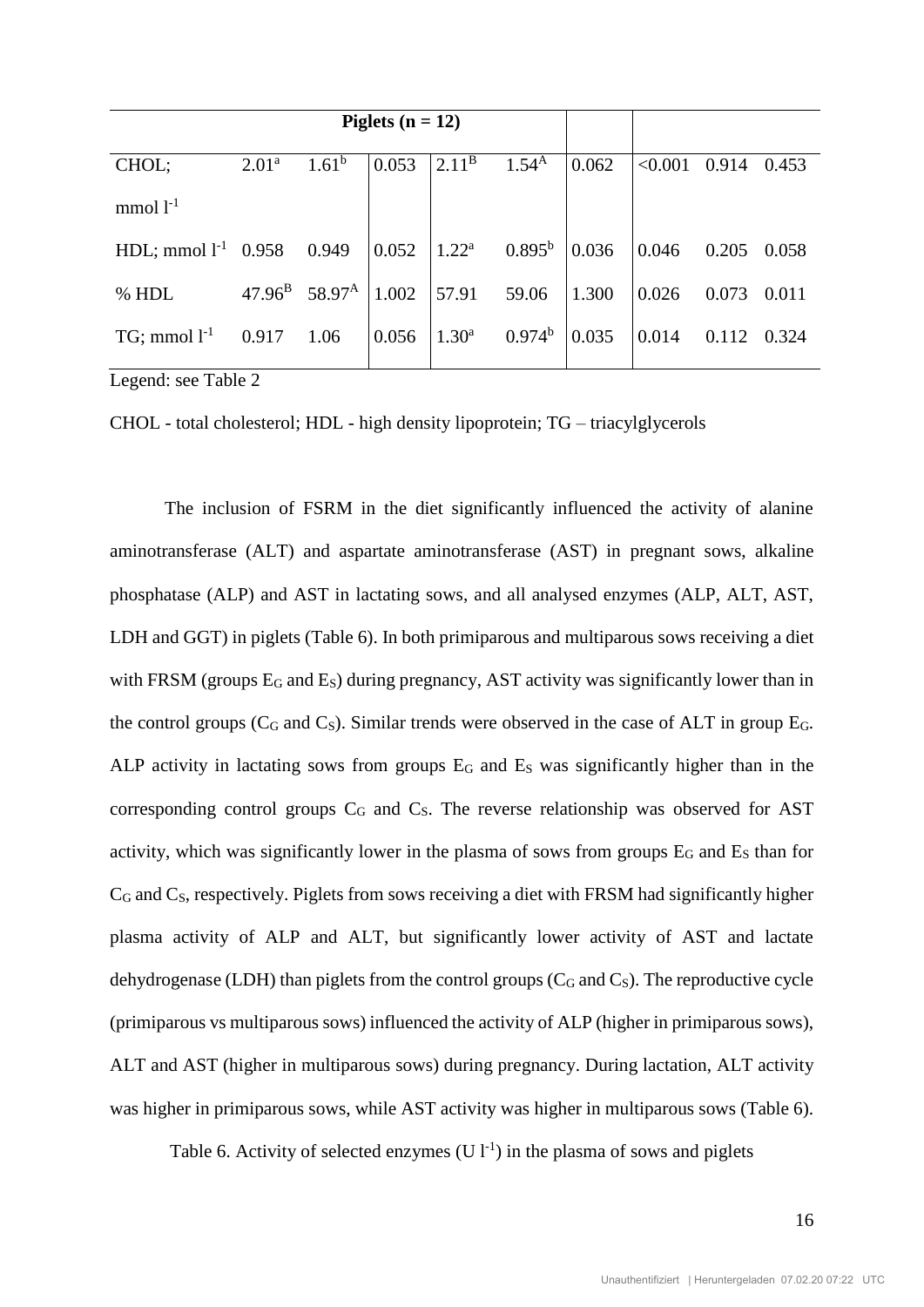| Trait      | Gilts                       |                      | <b>SEM</b>                      | Sows               |                    | <b>SEM</b> | $\mathbf{F}$    | $\mathbb{R}$              | $F \times R$ |
|------------|-----------------------------|----------------------|---------------------------------|--------------------|--------------------|------------|-----------------|---------------------------|--------------|
|            | $C_G$                       | $E_G$                |                                 | C <sub>S</sub>     | Es                 |            |                 | $P_{value}$               |              |
|            |                             |                      | Late pregnancy( $n = 6$ )       |                    |                    |            |                 |                           |              |
|            |                             |                      |                                 |                    |                    |            |                 |                           |              |
| <b>ALP</b> | 175.67                      | 169.99               | 7.258                           | 125.43             | 130.52             | 6.450      | 0.975           | < 0.001                   | 0.569        |
| <b>ALT</b> | 41.31 <sup>a</sup>          | $33.44^{b}$          | 1.098                           | 62.58              | 60.61              | 2.992      | 0.038           | < 0.001                   | 0.197        |
| <b>AST</b> | $32.45^{\rm A}$             | 24.80 <sup>B</sup>   | 1.333                           | 44.31 <sup>X</sup> | 38.86 <sup>Y</sup> | 1.432      | < 0.001         | < 0.001                   | 0.330        |
| <b>LDH</b> | 1994.2                      | 2210.6               | 58.12                           | 2064.9             | 1857.1             | 69.83      | 0.973           | 0.274                     | 0.107        |
| <b>GGT</b> | 37.73                       | 44.34                | 3.698                           | 60.88              | 57.42              | 3.543      | 0.661           | 0.238                     | 0.099        |
|            |                             |                      | <b>Late lactation</b> $(n = 6)$ |                    |                    |            |                 |                           |              |
| <b>ALP</b> | $152.4^{b}$                 | $180.\overline{5^a}$ | 6.489                           | $130.4^{\rm Y}$    | $186.9^{X}$        | 5.112      | $< 0.001$ 0.194 |                           | 0.024        |
| <b>ALT</b> | 29.42                       | 24.89                | 2.399                           | 23.74              | 20.55              | 1.209      | 0.085           | 0.029                     | 0.755        |
| <b>AST</b> | $26.44^{A}$                 | $16.17^{\rm B}$      | 2.018                           | 44.33 <sup>X</sup> | 27.60 <sup>Y</sup> | 2.004      | < 0.001         | < 0.001                   | 0.053        |
| <b>LDH</b> | 759.4                       | 791.1                | 18.26                           | 848.6              | 815.1              | 16.76      | 0.094           | 0.771                     | 0.071        |
| <b>GGT</b> | 51.83                       | 52.14                | 3.061                           | 61.78              | 52.24              | 3.632      | 0.434           | 0.395                     | 0.404        |
|            |                             |                      | <b>Piglets</b> $(n = 12)$       |                    |                    |            |                 |                           |              |
|            | 126.83                      | 161.11               | 3.511                           | $151.4^y$          | $183.7^{x}$        | 4.035      |                 | $< 0.001$ $< 0.001$ 0.877 |              |
| ALP        | $\, {\bf B}$                | A                    |                                 |                    |                    |            |                 |                           |              |
| <b>ALT</b> | $22.21^{\rm b}$             | $26.90^{\rm a}$      | 0.648                           | $21.50^y$          | $28.86^x$          | 0.509      | $< 0.001$ 0.681 |                           | 0.360        |
| <b>AST</b> | $53.50^a$                   | 45.29 <sup>b</sup>   | 1.141                           | $46.78^{x}$        | 39.80 <sup>y</sup> | 1.325      | 0.006           | 0.022                     | 0.807        |
|            | 2137.3                      | 1365.5               | 77.35                           | 2046.4             | 1286.5             | 80.11      | $< 0.001$ 0.361 |                           | 0.949        |
| <b>LDH</b> | A                           | $\, {\bf B}$         |                                 | $\mathbf X$        | $\mathbf Y$        |            |                 |                           |              |
| <b>GGT</b> | 26.01<br>$T_0 h l_0 \Omega$ | 34.83                | 2.941                           | 31.18              | 35.78              | 3.875      | 0.008           | 0.206                     | 0.378        |

Legend: see Table 2

ALP - alkaline phosphatase; ALT - alanine aminotransferase; AST - aspartate aminotransferase; LDH - lactate dehydrogenase; GGT - glutamyltransferase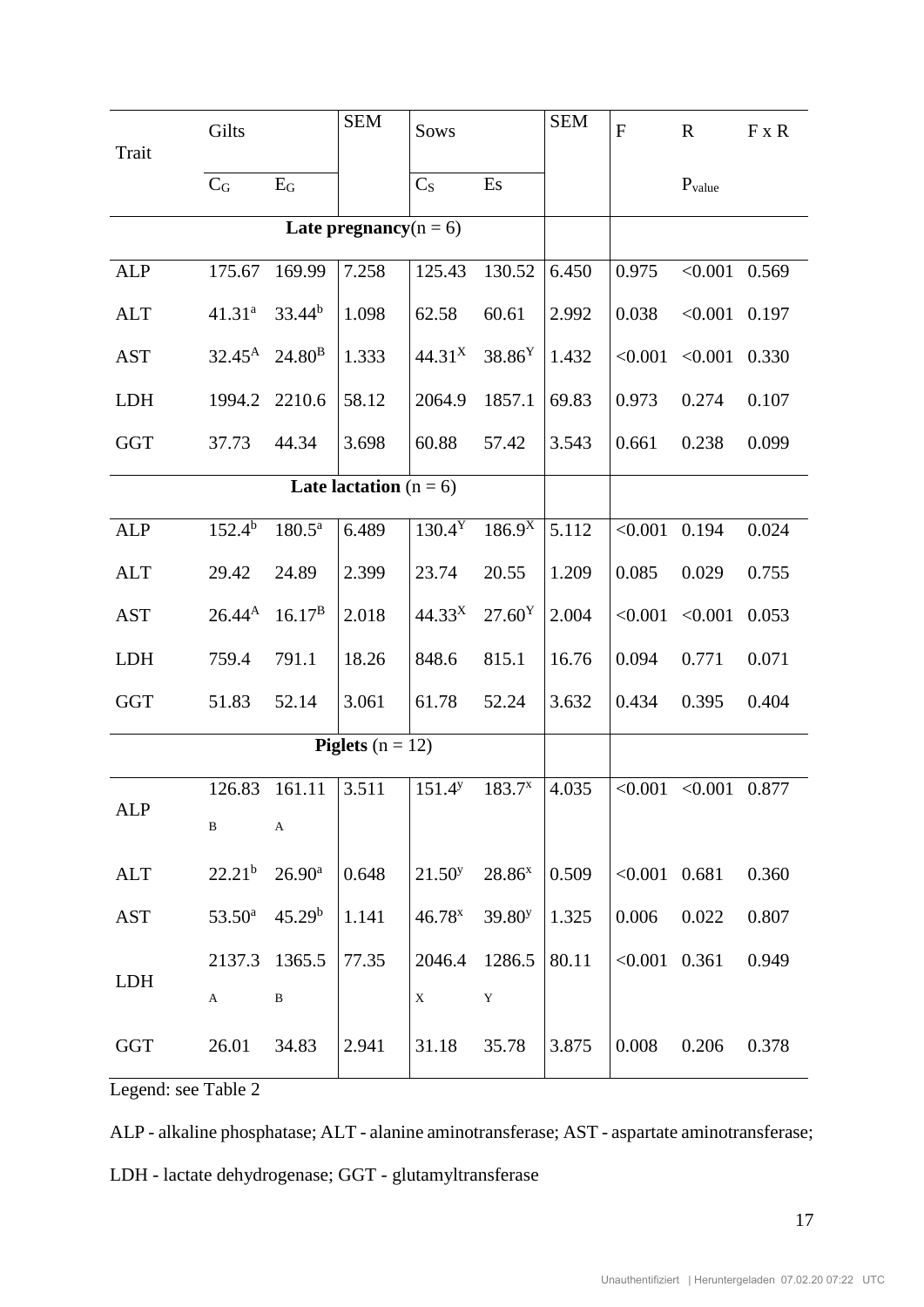## **Discussion**

One method of improving the suitability of rapeseed meal for feeding monogastric animals is fermentation (Jakobsen et al., 2015). Research conducted by Grela et al. (2019) shows that the addition of a fermented rapeseed component to diets significantly improves production parameters, mainly in primiparous gilts, which leads to increased litter size (c.a. 17 %) and litter weight (c.a. 8.8 %) at 28 days of age. Fermented rapeseed meal improved production efficiency by increasing the overall use of nutrients, increased the immunoglobulin concentration in colostrum (IgG by approx. 31 % in multiparous and 40 % in primiparous sows and IgM by about 2 % in multiparous and 23 % in primiparous sows), and therefore a change in the hematological, biochemical and mineral profile of blood can be expected. It also helped to improve the digestibility of crude protein (by up to 2.6 %), fat and crude fibre and positively affected the gut microbiota of sows (especially gilts during late pregnancy). Fermentation of rapeseed meal is an effective way to reduce anti-nutrients (phytate phosphate and glucosinolates) and to increase the level of lactic acid in compound feeds, as well as to stimulate the immune system, which improves the health of piglets, reduce diarrhoea severity (by 72 % in piglets born to multiparous sows and by 145 % in piglets born to primiparous sows) and mortality (by 9.4 % in piglets born to multiparous sows and by 141 % in piglets born to primiparous sows) (Grela et al., 2019).

Research by Jakobsen et al. (2015) and Shi et al. (2015) has shown that fermentation improves the availability not only of nutrients but of minerals as well, which is confirmed in the present study. The increase in the plasma content of phosphorus in pregnant and lactating sows whose feed contained FRSM (E<sub>G</sub> and E<sub>S</sub>), as well as in their piglets, was probably the result of increased availability of phosphorus, which has also been demonstrated by El-Batal and Karem (2001). The content of non-phytate phosphorus in the feeds with a fermented component was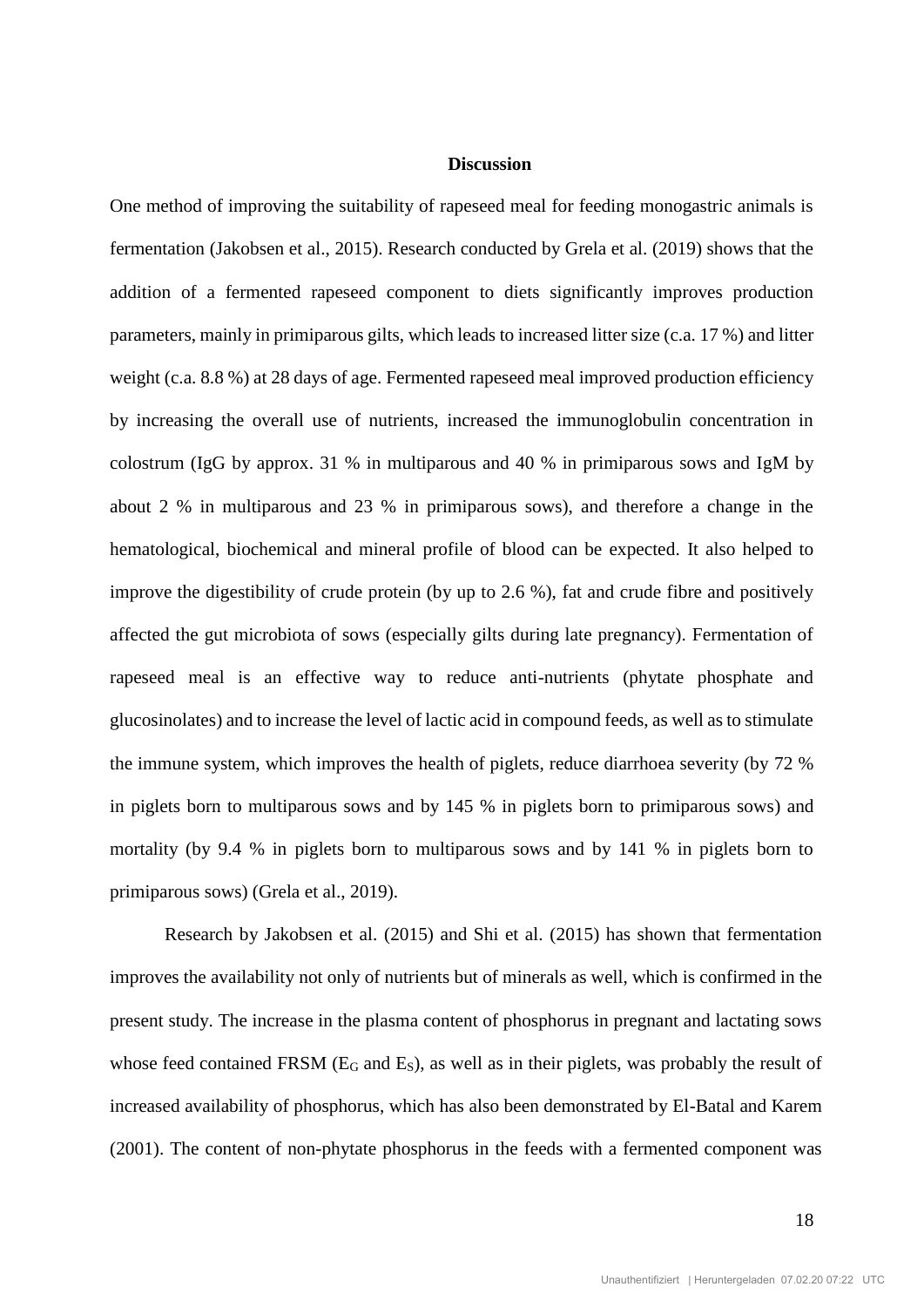over 1.5 times higher than in the control feeds (C<sub>EP</sub>, C<sub>MPL</sub> and C<sub>LPL</sub>). Research by Pedersen et al. (2007) and Stein et al. (2009) has shown an increase in phosphorus bioavailability in animals receiving a diet based on fermented maize. It should be noted that the values of these minerals were within the ranges reported by Friendship and Henry (1996), Winnicka (2011) and Klem et al. (2010). In addition to phosphorus, the piglets from sows receiving feed with FRSM also had higher plasma content of calcium. The reason for this effect, as in the case of phosphorus, was probably the increase in phytase synthesized by microorganisms during fermentation (Shi et al., 2016). The presence of phytase caused phosphorus and calcium to be released from chelates, thus increasing their availability (Czech and Grela, 2004; Czech et al., 2010; Iqbal et al., 2012). At the same time, it should be noted that the fermented component used in the research was subjected to a drying process and that the technology of this treatment does not affect the composition of microorganisms produced during fermentation. Liesegang et al. (2005) have also reported an increase in the content of minerals in the plasma of sows receiving a diet containing microbial phytase. Research by Czech and Grela (2004) has confirmed the effectiveness of phytase in the diet of pregnant and lactating sows, as evidenced by increased content of minerals, particularly phosphorus and calcium, in the colostrum and milk.

In parallel with the increase in the plasma content of phosphorus and calcium in sows whose feed included the fermented component, as well as in piglets from these sows, there was an increase in iron concentration, and in the case of pregnant and lactating sows, an increase in copper as well. In addition, other extracellular degradation enzymes of microbial origin (with the exception of phytase), such as cellulase, hemicellulase, glycoside hydrolase, protease and peroxidase, as well as small peptides and free amino acids, could also improve the availability of mineral elements (Shi et al., 2016). According to Juanpere et al. (2005), enzymes hydrolysing non-starch polysaccharide (NSP) fractions may contribute to better conditions for the action of microbial phytase in the gut. The available literature contains many studies confirming the role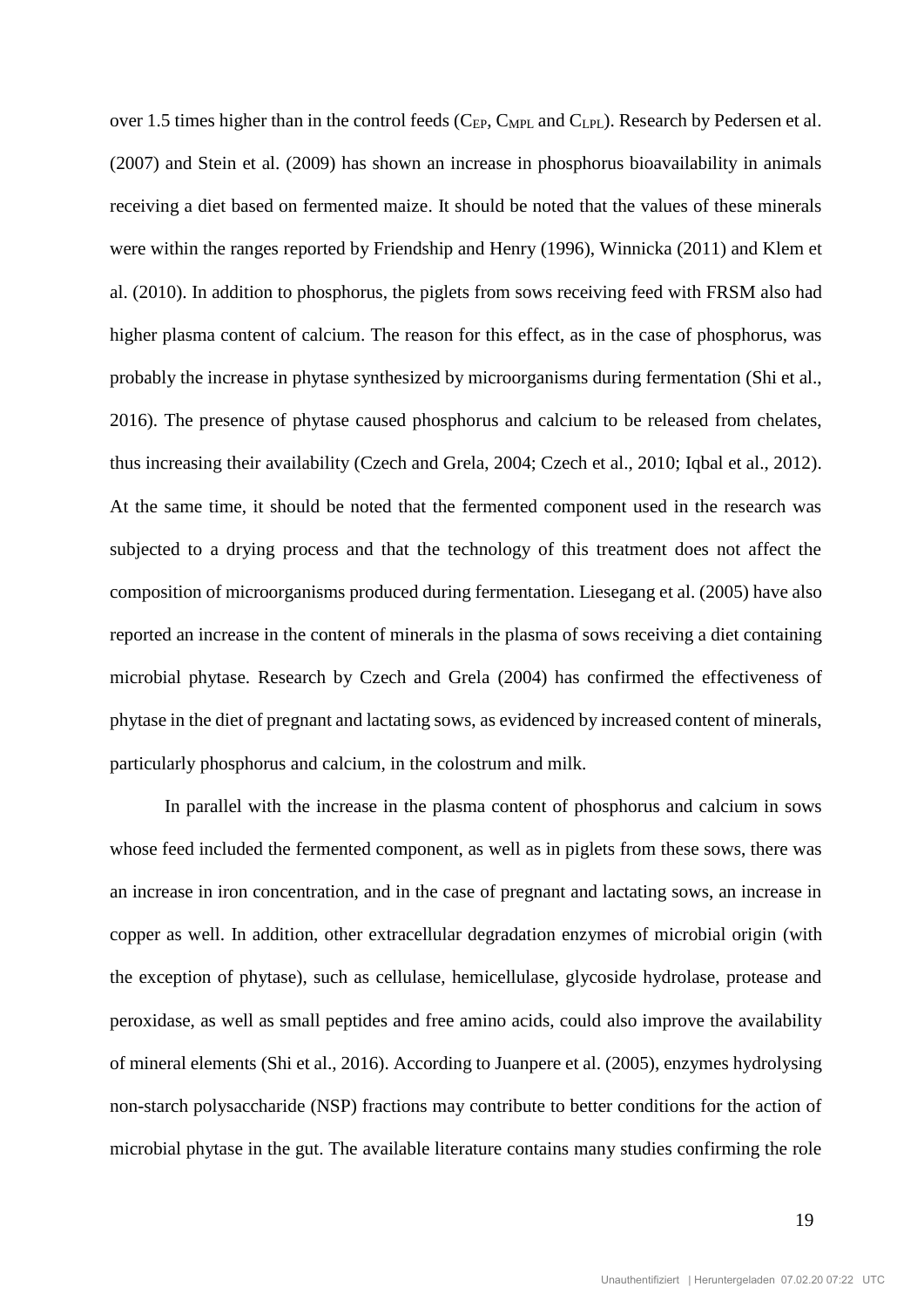of phytase and NSP-degrading enzymes in improving the absorption of nutrients and minerals from feed (Jongbloed et al., 2000; Kim et al., 2005).

The better availability of iron in the animals receiving a diet with a fermented component is confirmed by the slightly elevated (and in the case of piglets significantly elevated) total ironbinding capacity of the plasma (TIBC). The increase in iron and copper content in animals receiving diets with FRSM corresponded with the increase in blood haematological parameters. The haematological parameters in all experimental groups were consistent with the values reported by Czech et al. (2018). This effect was particularly evident in primiparous sows  $(E_G)$ during both pregnancy and lactation and in piglets from these sows.

Gilts are characterized by less fat share in the carcass, increased metabolism associated with the increase of body weight and accumulation of reserves for fetal development and milk production [Yang et al., 2009]. Thus, the use of mixtures containing the fermented component, by improving the availability of nutrients and minerals, as well as lowering the gastrointestinal pH, thereby increasing the amount of lactic acid bacteria and reducing the amount of intestinal pathogens, had a positive effect on the digestibility of nutrients and stimulation of erythropoiesis [Smiricky Tjardes et al., 2003].

The plasma content of iron in the sows and piglets in all experimental groups was similar to that reported by Friendship and Henry (1996) for analogous production groups.

Czech (2007) have shown an increase in iron concentration in the plasma of sows receiving phytase and a multi-enzyme preparation. A study by Kim et al. (2005) also confirmed an interaction between microbial phytase and NSP-degrading 1,4- $\beta$ -xylanase (4000 U g<sup>-1</sup>) synthesized by microorganisms produced in the fermentation process, which increases the digestibility of calcium and phosphorus.

The increase in total protein content, and in particular albumin, in the plasma of pregnant sows receiving FRSM in their diet, as well as in piglets from sows whose feed contained FRSM,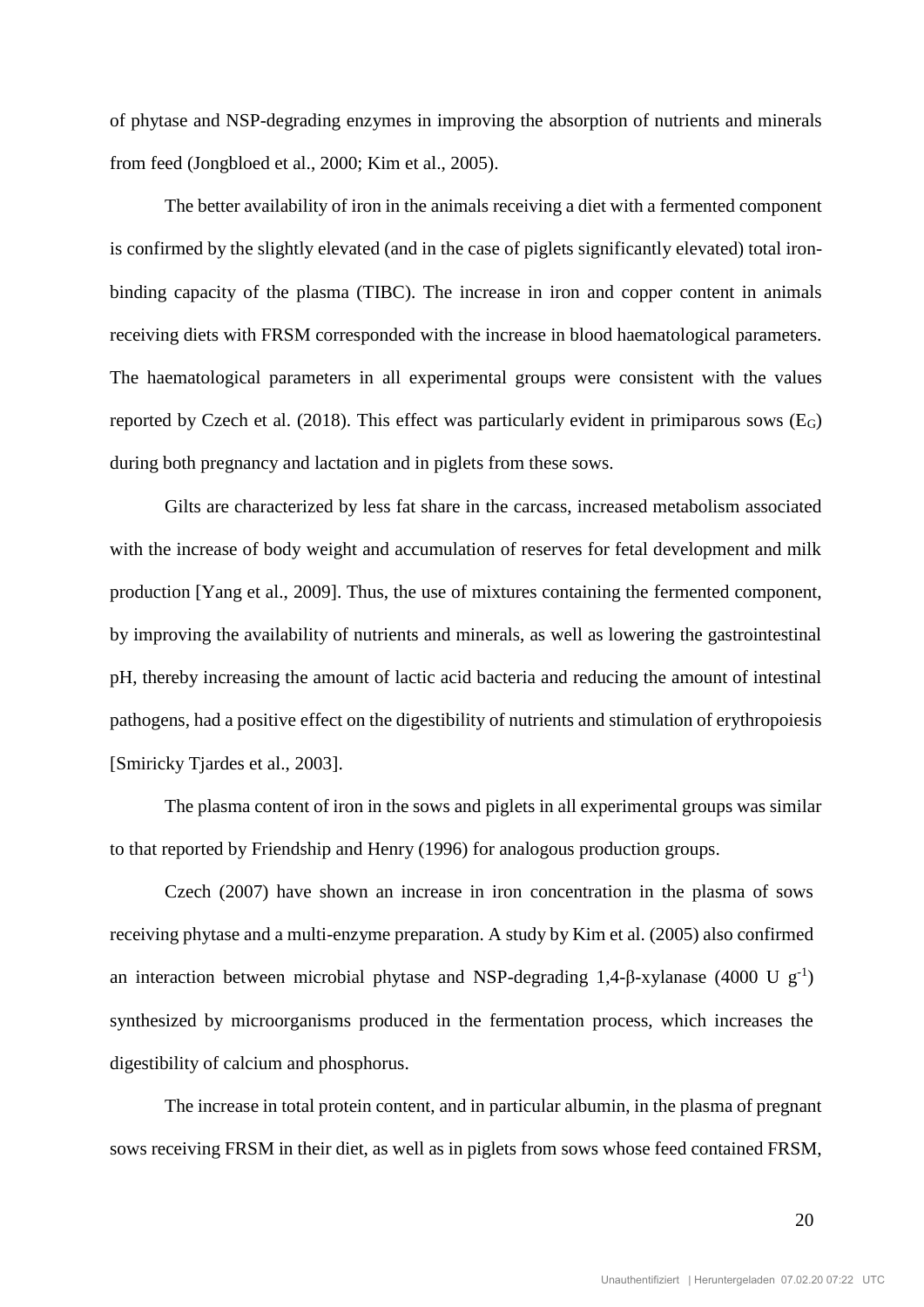can be explained by increased availability of nutrients (Kim et al., 2007). It should be emphasized that the improved biochemical and haematological parameters in piglets from sows receiving FRSM were reflected in decreased diarrhoea and higher weight gains in these piglets (Grela et al., 2019). This is due in part to the presence of phytase, which improves the availability of protein from feed (Guggenbuhl et al., 2007), as well as to the presence of lactic acid, which supports phytase activity and nutrient absorption (Missotten et al., 2015).

These animals also had a significantly higher proportion of the HDL cholesterol fraction. This may indicate a positive effect of fermented feed components and stimulation of lipid metabolism, which is closely linked to normal thyroid function (Webb, 2010). According to Hung et al. (2008), this reaction could also be associated with intake of large quantities of lactic acid bacteria with fermented feeds, which can modify lipid metabolism (Yonejima et al., 2013). The presence of fermented components influences the absorption of lipids through the intestinal walls and subsequently their metabolism (Jensen, 1998).

The presence of microbial phytase (microorganisms produced in the fermentation process), by improving the availability of phosphorus and calcium, can be presumed to have a significant impact on the ossification process, which is highly favourable in pregnant or lactating sows as well as in young piglets. This is indicated in the present study by the increase in markers of bone metabolism, such as alkaline phosphatase activity (lactating sows and piglets), osteocalcin and procollagen peptides, as well as by the results of physicochemical bone tests (Swaminathan, 2001; Tomaszewska et al., 2019). In addition, the reduced content of antinutritional substances may decrease the activity of liver enzymes, mainly AST, which was observed in piglets born to sows fed a diet with FRSM. An increased AST/ALT ratio is associated with progressive impairment of liver function, due in part to the presence of glucosinolates in the diet of pigs (Giannini et al., 1999). Recent studies have shown that fermentation of rapeseed meal can improve growth performance and influence biochemical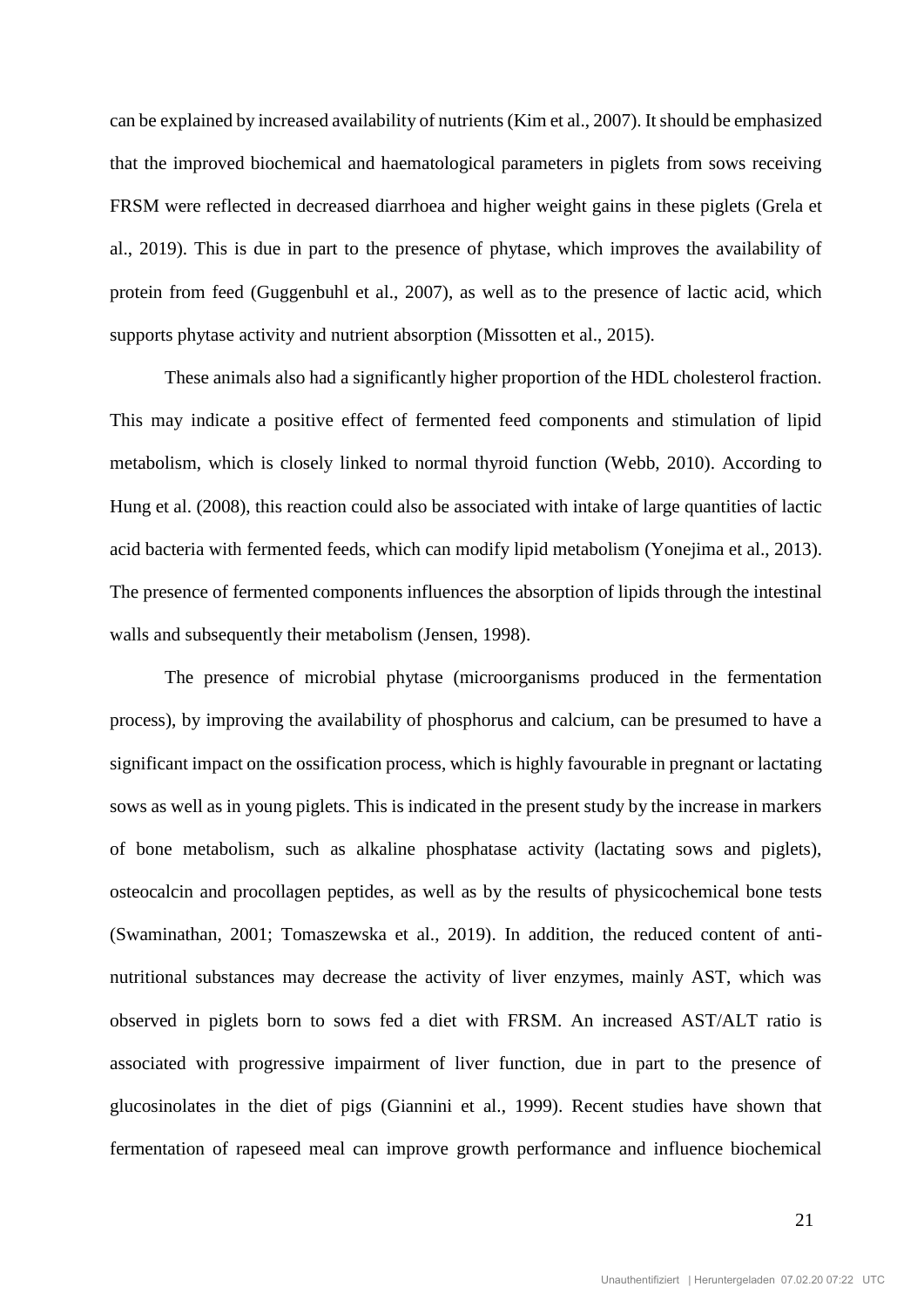parameters in poultry (Chiang et al., 2010; Webb, 2010). The activity of the enzymes tested (ALP, AST, ALT) in the plasma of the sows and piglets in all experimental groups was similar to the values reported by Friendship and Henry (1996) for analogous production groups.

## **Conclusions**

The diet containing fermented rapeseed meal, fed to pregnant and lactating sows, increased the Ht value, Hb content and RBC count as well as mineral content (phosphorus, calcium and iron) in the plasma. This effect was mainly observed in primiparous sows. The inclusion of FRSM in the diet of sows reduced the plasma content of total cholesterol and triacylglycerols in sows and piglets, as well as liver enzyme activity, particularly AST in piglets. The use of fermented rapeseed meal in sow diet resulted in better use of mineral compounds, improvement of production effects and health parameters of sow and piglet blood.

### **References**

Canibe N., Højberg O., Badsberg J.H., Jensen B.B. (2007). Effect of feeding fermented liquid feed and fermented grain on gastrointestinal ecology and growth performance in piglets. J. Anim. Sci. 85: 2959–2971.

Canibe N., Jensen B.B. (2012). Fermented liquid feed – microbial and nutritional aspects and impact on enteric diseases in pigs. Anim. Feed. Sci. Tech. 173: 17–40.

Cheng Y.H., Su L.W., Horng Y.B., Yu Y.H. (2019). Effects of soybean meal fermented by *Lactobacillus species* and *Clostridium butyricum* on growth performance, diarrhea incidence, and fecal bacteria in weaning piglets. Ann. Anim. Sci. DOI: 10.2478/aoas-2019-0042

Chi C.H., Cho S.J. (2016). Improvement of bioactivity of soybean meal by solid-state fermentation with Bacillus amyloliquefaciens versus *Lactobacillus* spp. and *Saccharomyces cerevisiae*. LWT - Food Sci. Tech. C, 619–625.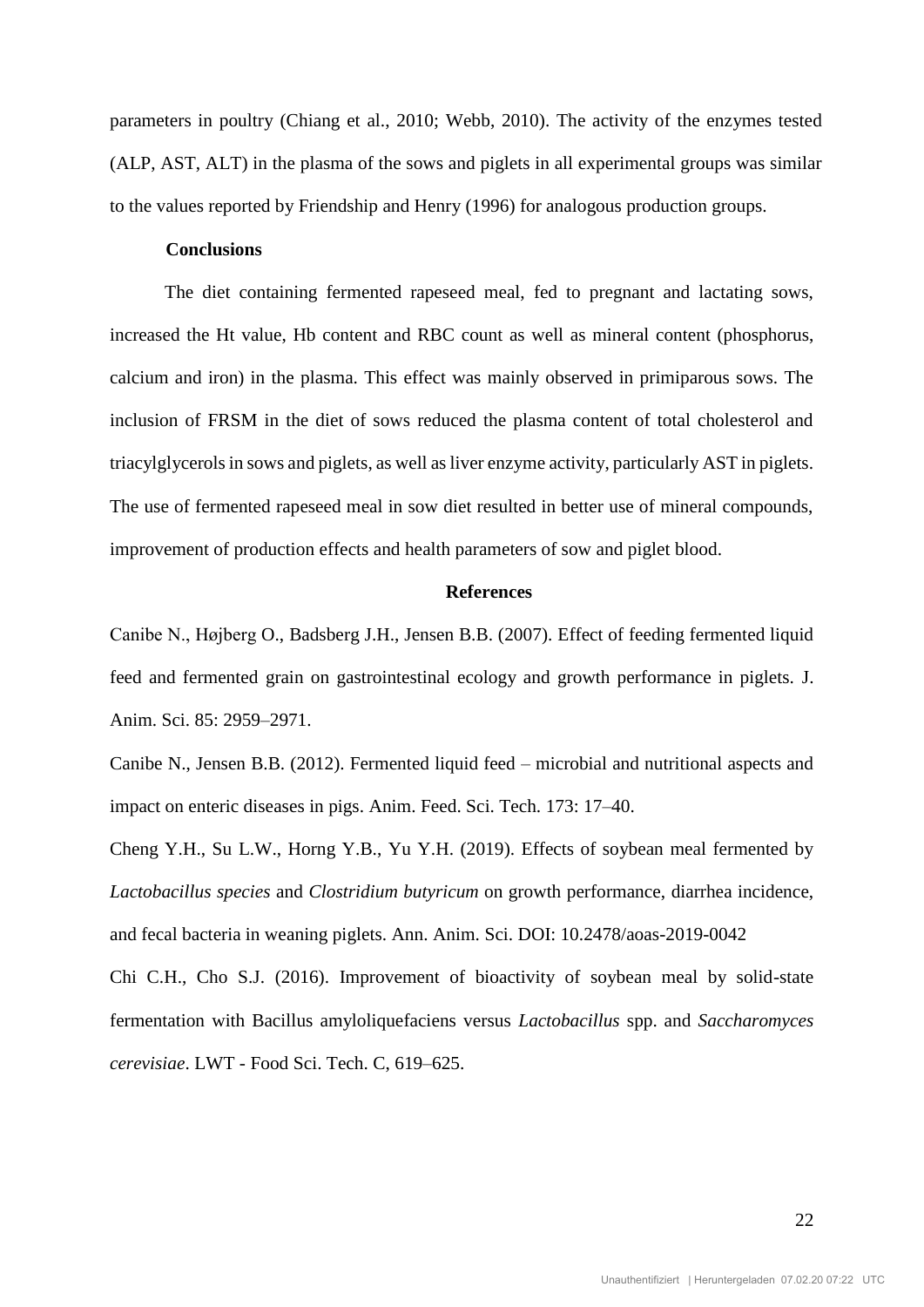Chiang G., Lu W.Q., Piao X.S., Hu J.K., Gong L.M., Thacker P.A. (2010). Effects of feeding solid-state fermented rapeseed meal on performance, nutrient digestibility, intestinal ecology and intestinal morphology of broiler chickens. Asian Austral. J. Anim. Sci. 23: 263–271.

Choct M., Dersjant-Li Y., McLeish J., Peisker M. (2010). Soy oligosaccharides and soluble non-starch polysaccharides: A review of digestion, nutritive and anti-nutritive effects in pigs and poultry. Asian Austral. J. Anim. Sci. 23: 1386–1398.

Czech A. (2007). Efficacy of phytase in animal diets. Med. Veter. 63(9): 1034-1039.

Czech A., Grela E., Klebaniuk R., Ognik K., Samolińska W. (2018). Polish crossbred pigs' blood haematological parameters depending on their age and physiological state. Annals of Warsaw University of Life Sciences - SGGW - Anim. Sci. 56: 185–195.

Czech A., Grela E.R. (2004). Biochemical and haematological blood parameters of sows during pregnancy and lactation fed the diet with different source and activity of phytase. Anim. Feed Sci. Tech. 116: 211–223.

Czech A., Grela E.R., Mokrzycka A., Pejsak Z. (2010). Efficacy of mannanoligosaccharides additive to sows diets on colostrum, blood immunoglobulin content and production parameters of piglets. Pol. J. Vet. Sci. 13: 525–531.

Dingyuan F., Jianjun Z. (2007). Nutritional and anti-nutritional composition of rapeseed meal and its utilization as a feed ingredient for animal. International Consultative Group for Research on Rapeseed, Wuhan, China, pp. 265-271.

El-Batal A., Abdel Karem H. (2001). Phytase production and phytic acid reduction in rapeseed meal by *Aspergillus niger* during solid state fermentation. Food Res. Int. 34: 715–720.

Fazhi X., Lvmu L., Jiaping X., Kun Q., Zhide Z., Zhangyi L. (2011). Effects of fermented rapeseed meal on growth performance and serum parameters in ducks. Asian Austral. J. Anim. Sci. 24: 678–684.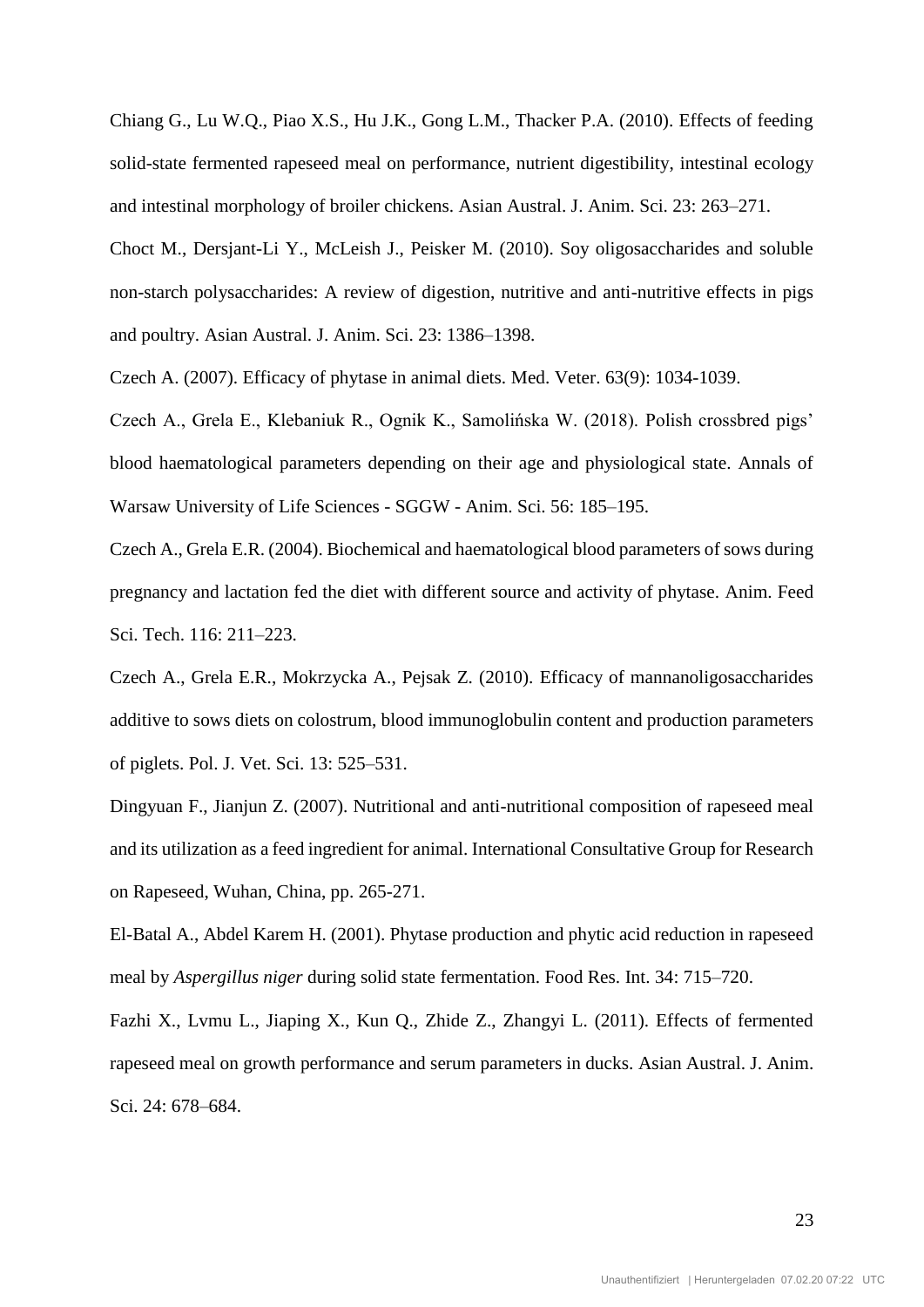Florou-Paneri P., Christaki E., Giannenas I., Bonos E., Skoufos I., Tsinas A., Tzora A., Peng J. (2014). Alternative protein sources to soybean meal in pig diets. J. Food Agric. Environ. 12: 655-660.

Friendship R.M., Henry S.C. (1996). Cardiovascular system, haematology and clinical chemistry. (W:) Diseases of swine, Eds. Leman A.D., Straw B.E., Mengeling W.L., D'Allaire S., Taylor D.J., Iowa State Univ. Press, USA, pp. 3-11.

Giannini E., Botta F., Fasoli A., Ceppa P., Risso D., Lantieri P.B., Celle G., Testa R. (1999). Progressive liver functional impairment is associated with an increase in AST/ALT ratio. Dig. Dis. Sci. 44: 1249–1253.

Grela E.R., Czech A., Kiesz M., Wlazło Ł., Nowakowicz-Dębek B. (2019). The effects of a fermented rapeseed meal additive on reproductive performance, nutrient digestibility, colostrum immunoglobulin content and microbial flora in sows. Anim. Nutr. (accepted for publication 25.05.2019).

Gu C., Pan H., Sun Z., Qin G. (2010). Effect of soybean variety on anti-nutritional factors content, and growth performance and nutrients metabolism in rat. Int. J. Mol. Sci. 11: 1048– 1056.

Guggenbuhl P., Simões Nunes C. (2007). Effects of two phytases on the ileal apparent digestibility of minerals and amino acids in ileo-rectal anastomosed pigs fed on a maize– rapeseed meal diet. Liv. Sci. 109: 261–263.

Hu Y., Ge C., Yuan W., Zhu R., Zhang W., Du L., Xue J. (2010). Characterization of fermented black soybean natto inoculated with *Bacillus* natto during fermentation. J. Sci. Food Agric. 90: 1194–1202.

Hung A.T.Y., Su T.M., Liao C.W., Lu J.J. (2008). Effect of probiotic combination fermented soybean meal on growth performance, lipid metabolism and immunological response of growing-finishing pigs. Asian J. Anim. Vet. Adv. 3: 431-436.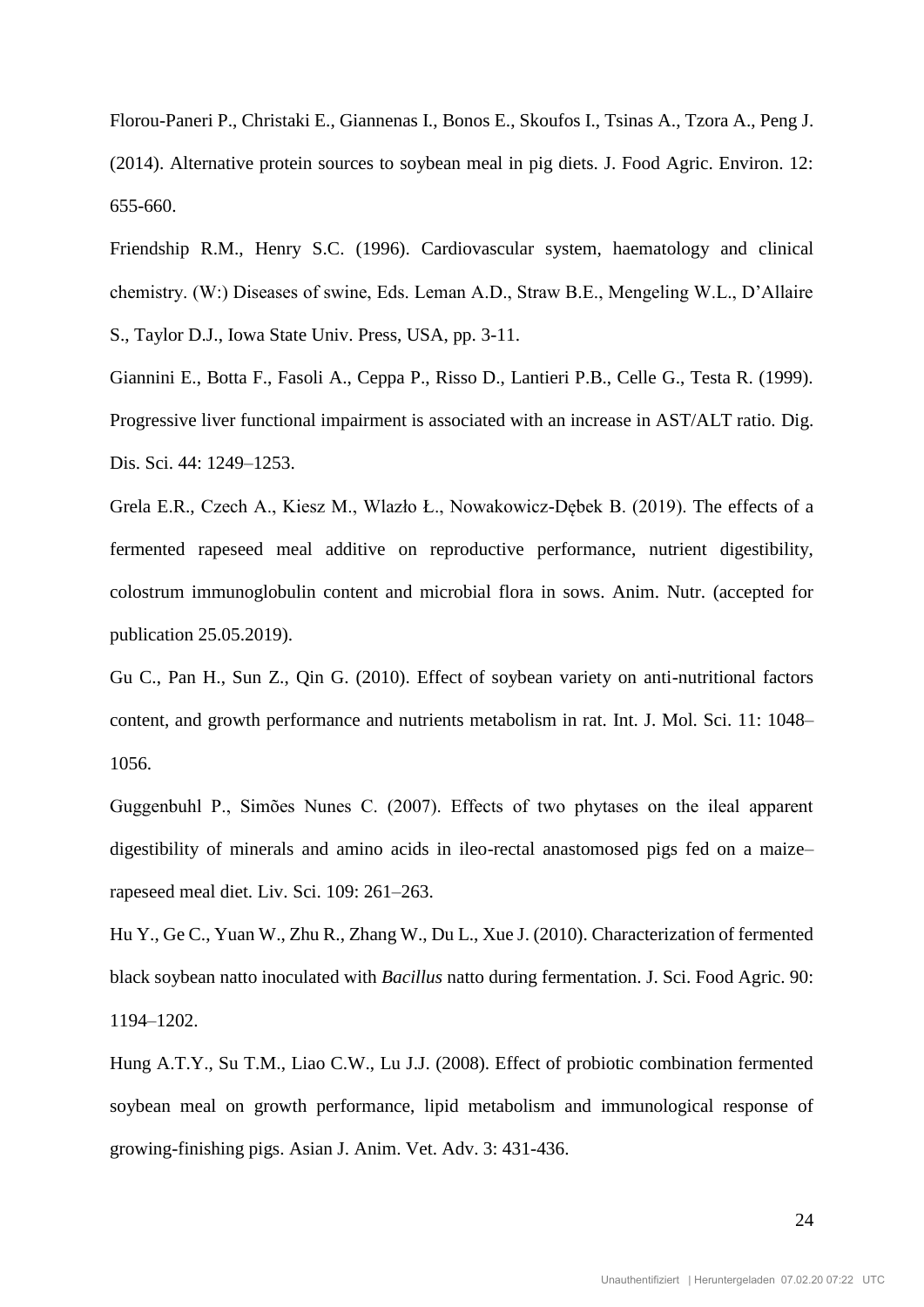Iqbal S., Younas U., Sirajuddin Chan K.W., Sarfraz R.A., Uddin K. (2012). Proximate composition and antioxidant potential of leaves from three varieties of Mulberry (*Morus* sp.): a comparative study. Int. J. Mol. Sci. 13: 6651–6664.

Jakobsen G.V., Jensen B.B., Knudsen K.E.B., Canibe N. (2015). Improving the nutritional value of rapeseed cake and wheat dried distillers grains with solubles by addition of enzymes during liquid fermentation. Anim. Feed. Sci. Tech. 208: 198–213.

Jensen M.T. (1998). Microbial production of skatole in the digestive tract of entire male pigs. Skatole and Boar Taint (in. K. Jensen Ed.). Danish Meat Research Institute, Roskilde, pp. 41– 75.

Jongbloed A.W., Mroz Z., van der Weij-Jongbloed R., Kemme P.A. (2000). The effects of microbial phytase, organic acids and their interaction in diets for growing pigs. Liv. Prod. Sci. 67: 113–122.

Juanpere J., Pérez-Vendrell A.M., Angulo E., Brufau J. (2005). Assessment of potential interactions between phytase and glycosidase enzyme supplementation on nutrient digestibility in broilers. Poult. Sci. 84: 571–580.

Kim J.C., Simmins P.H., Mullan B.P., Pluske J.R. (2005). The effect of wheat phosphorus content and supplemental enzymes on digestibility and growth performance of weaner pigs. Anim. Feed Sci. Tech. 118: 139–152.

Kim Y.G., Lohakare J.D., Yun J.H., Heo S., Chae B.J. (2007). Effect of feeding levels of microbial fermented soy protein on the growth performance, nutrient digestibility and intestinal morphology in weaned piglets. Asian Austral. J. Anim. Sci. 20: 399–404.

Kim Y.G., Shinde P., Choi J.Y., Kwon M.S., Chae B.J. (2007). Effects of feeding fungal and bacterial fermented soya proteins on blood hematology, enzymes and immune cell populations in weaned pigs. Ann. Anim. Res. Sci. 18: 32-37.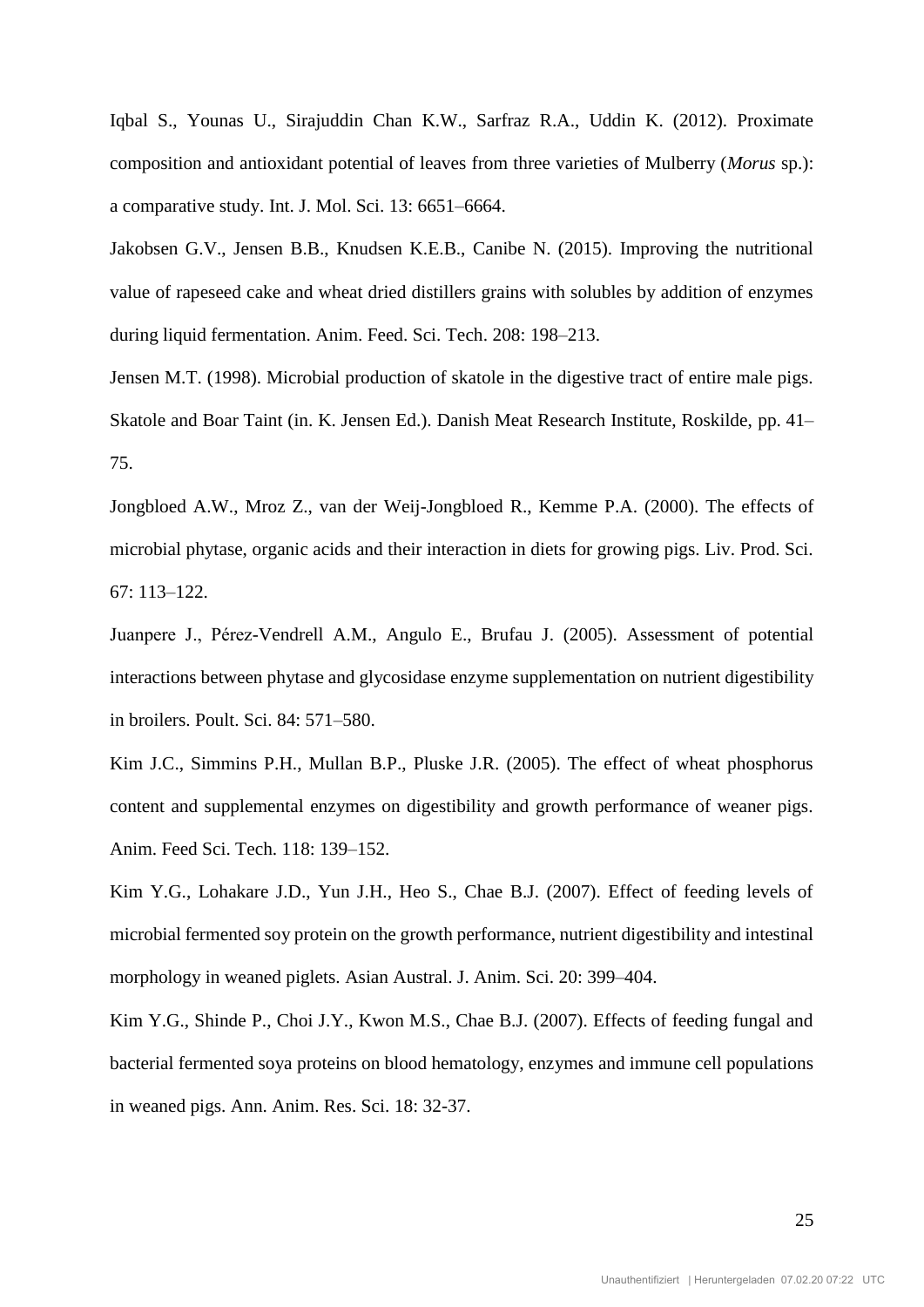Klem T.B., Bleken E., Morberg H., Thoresen S.I., Framstad T. (2010). Hematologic and biochemical reference intervals for Norwegian crossbreed grower pigs. Vet. Clin. Path. 39: 221- 226.

Liesegang A., Loch L., Bürgi E., Risteli J. (2005). Influence of phytase added to a vegetarian diet on bone metabolism in pregnant and lactating sows. J. Anim. Physiol. Anim. Nutr. 89: 120– 128.

Marco-Ramell A., Arroyo L., Peña R., Pato R., Saco Y., Fraile L., Bassols A. (2016). Biochemical and proteomic analyses of the physiological response induced by individual housing in gilts provide new potential stress markers. BMC Vet. Res. 12(1): 265.

Missotten J.A., Michiels J., Degroote J., De Smet S. (2015). Fermented liquid feed for pigs: an ancient technique for the future. J Anim. Sci. Biotechnol. 6(1): 4.

Navarro D.M.D.L., Liu Y., Bruun T.S., Stein H.H. (2017). Amino acid digestibility by weanling pigs of processed ingredients originating from soybeans, 00-rapeseeds, or a fermented mixture of plant ingredients. J. Anim. Sci. 95: 2658–2669.

Nega T. (2018). Review on nutritional limitations and opportunities of using rapeseed meal and other rape seed by - products in animal feeding. J. Nutr. Health Food Eng. 8: 43‒48.

Nutrient Requirements of Swine: Eleventh Revised Edition, National Academies Press: Washington, D.C., 2012, ISBN 978-0-309-22423-9.

Pedersen C., Boersma M.G., Stein H.H. (2007). Digestibility of energy and phosphorus in ten samples of distillers dried grains with solubles fed to growing pigs. J. Anim. Sci. 85: 1168– 1176.

Shi C., He J., Wang J., Yu J., Yu B., Mao X., Zheng P., Huang Z., Chen D. (2016). Effects of *Aspergillus niger* fermented rapeseed meal on nutrient digestibility, growth performance and serum parameters in growing pigs: Fermented rapeseed meal fed to pigs. Anim. Sci. J. 87: 557– 563.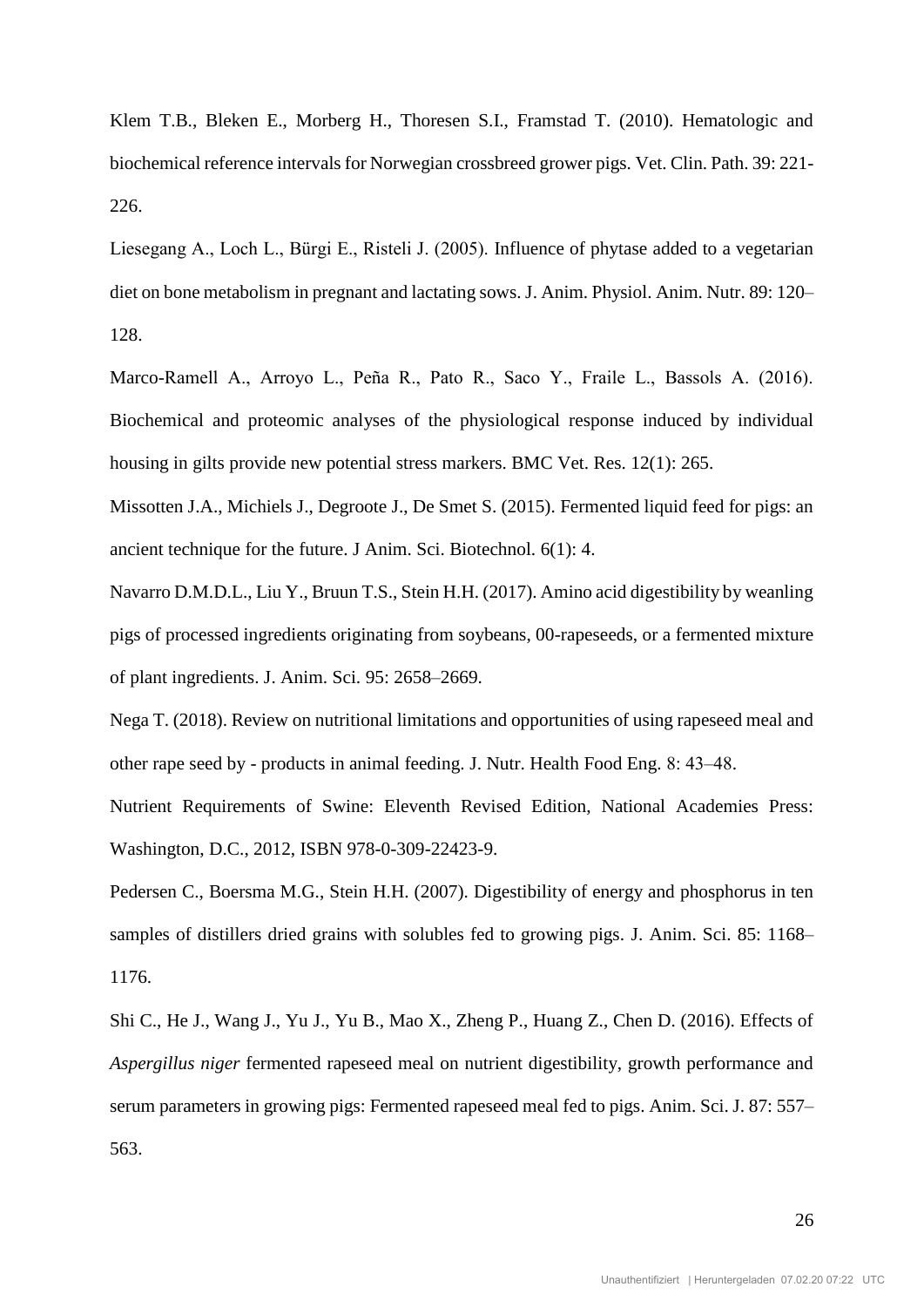Shi C., He J., Wang J., Yu J., Yu B., Mao X., Zheng P., Huang Z., Chen D. (2016). Effects of Aspergillus niger fermented rapeseed meal on nutrient digestibility, growth performance and serum parameters in growing pigs. Anim. Sci. J. 87: 557–563.

Shi C., He J., Yu J., Yu B., Mao X., Zheng P., Huang Z., Chen D. (2015). Amino acid, phosphorus, and energy digestibility of *Aspergillus niger* fermented rapeseed meal fed to growing pigs. J. Anim. Sci. 93: 2916–2925.

Smiricky-Tjardes M.R., Grieshop C.M., Flickinger E.A., Bauer L.L., Fahey G.C. (2003) Dietary galactooligosacharydes affect ileal total-tract nutrient digestibility, ileal and fecal bacterial concentrations, and ileal fermentative characteristics of growing pigs. J. Anim. Sci. 81: 2535 - 2545.

Stein H.H., Sauber T.E., Rice D.W., Hinds M.A., Smith B.L., Dana G., Peters D.N., Hunst P. (2009). Growth performance and carcass composition of pigs fed corn grain from DAS-Ø15Ø7- 1 (Herculex I) Hybrids1. Prof. Anim. Sci. 25: 689–694.

Su L.W., Cheng Y.H., [Hsiao F.S.](https://www.ncbi.nlm.nih.gov/pubmed/?term=Hsiao%20FS%5BAuthor%5D&cauthor=true&cauthor_uid=30451446), [Han J.C.](https://www.ncbi.nlm.nih.gov/pubmed/?term=Han%20JC%5BAuthor%5D&cauthor=true&cauthor_uid=30451446), [Yu Y.H.](https://www.ncbi.nlm.nih.gov/pubmed/?term=Yu%20YH%5BAuthor%5D&cauthor=true&cauthor_uid=30451446) (2018). Optimization of mixed solid-state fermentation of soybean meal by *Lactobacillus* species and *Clostridium butyricum*. Pol J Microbiol. 67: 297-305.

Swaminathan R. (2001). Biochemical markers of bone turnover. Clin. Chim. Acta. 313: 95- 105.

Tomaszewska E., Muszyński S., Dobrowolski P., Kamiński D., Czech A., Grela E.R., Wiącek D., Tomczyk-Warunek A. (2019). Dried fermented post-extraction rapeseed meal given to sows as an alternative protein source for soybean meal during pregnancy improves bone development of their offspring. Liv. Sci. 224: 60–68.

Vig A.P., Walia A. (2001). Beneficial effects of *Rhizopus oligosporus* fermentation on reduction of glucosinolates, fibre and phytic acid in rapeseed (*Brassica napus*) meal. Bioresour. Technol. 78: 309–312.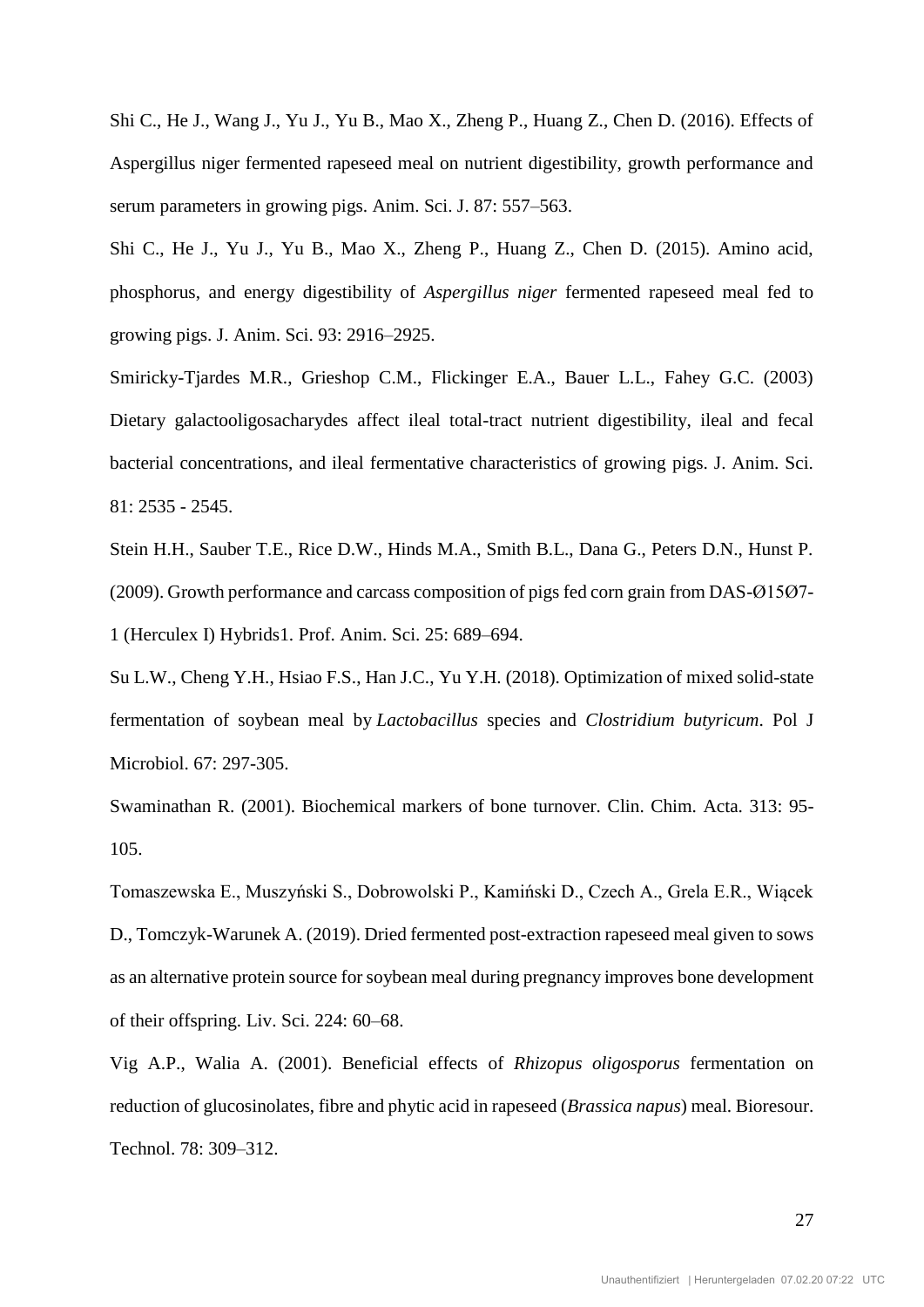Webb P. (2010). Thyroid hormone receptor and lipid regulation. Curr. Opin. Invest. Drugs. 11: 1135–1142.

Winnicka A. (2011). Reference values of basic laboratory tests in veterinary science (in Polish). Fifth revised and expanded edition, SGGW, Warszawa.

Woyengo T.A., Beltranena E., Zijlstra R.T. (2017). Effect of anti-nutritional factors of oilseed co-products on feed intake of pigs and poultry. Anim. Feed. Sci. Tech. 233: 76–86.

Yang Y.X., Heo S., Jin Z., Yun J.H., Choi J.Y., Yoon S.Y., Park M.S., Yang B.K., Chae B.J. (2009) Effects of lysine intake during late gestation and lactation on blood metabolites, hormones, milk composition and reproductive performance in primiparous and multiparous sows. Anim Reprod. Sci. 112: 199–214.

Yonejima Y., Ushida K., Mori Y. (2013). Effect of lactic acid bacteria on lipid metabolism and fat synthesis in mice fed a high-fat diet. Biosci. Microbiota Food Health, 32(2): 51–58.